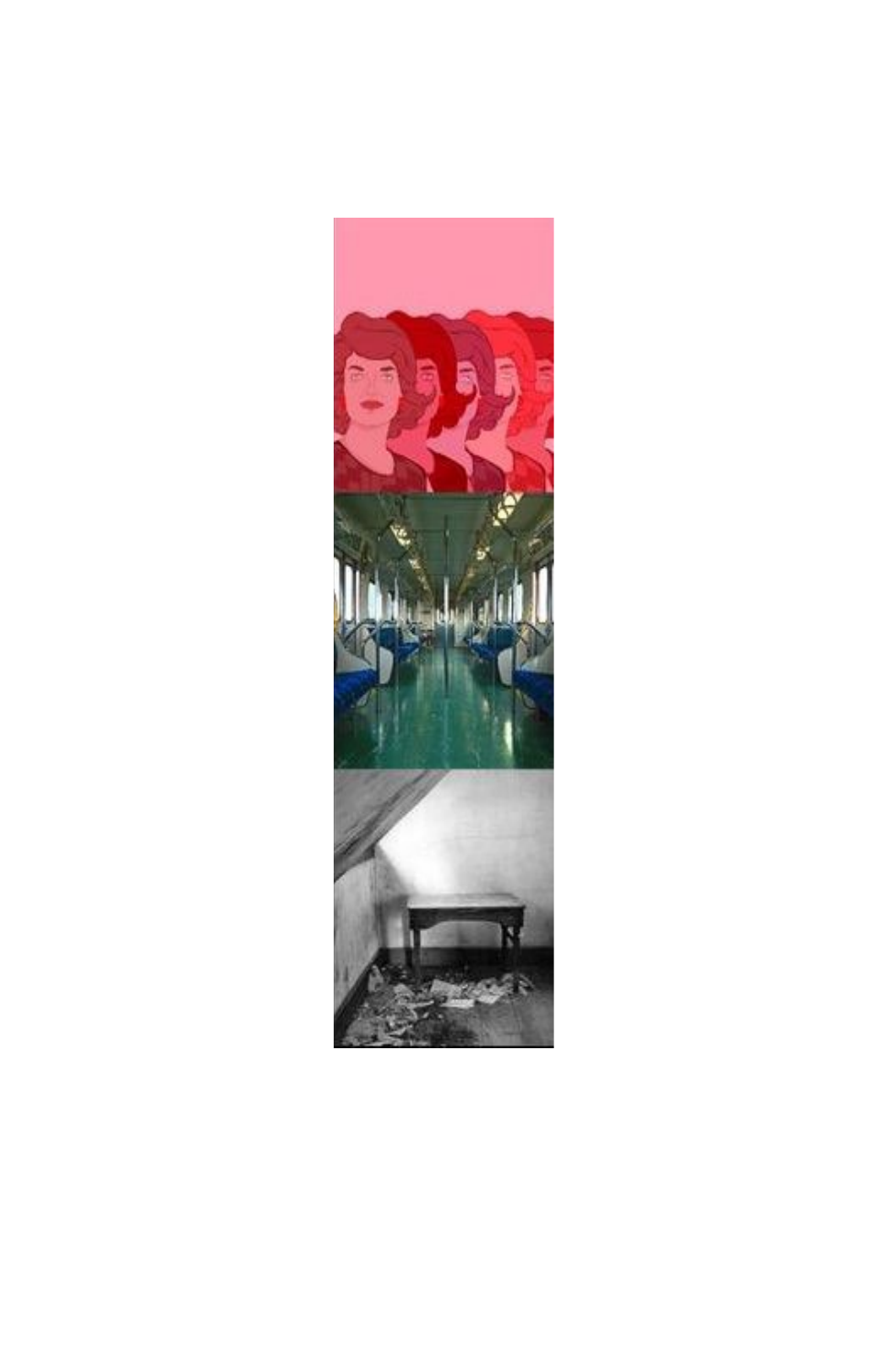The Theatre Department of Barnard College cultivates an independent artistic vision pursued by professional and emerging theatre artists. We also recognize that, in the educational environment of the college and the university, artistic work both participates in the curriculum and is part of a wider community conversation as well. Some productions included in our seasons may contain scenes staging verbal, physical, or sexual violence. If a specific content warning is warranted, it will be posted on the ticketing website, posted outside the performance space, and/or printed in the program. If you are concerned about whether or how any action or content might be depicted in any of our shows, please contact [theatre@barnard.edu.](mailto:theatre@barnard.edu)

#### *The Sonic Life of a Giant Tortoise* **contains discussion of suicide.**

#### *The Appeal* **contains drug use and suicide ideation.**

Barnard College and Columbia University are located in Lenapehoking, the territory of the Lenape people. In the public acknowledgment of this fact, we enact one small step towards recognizing the traditional and enduring stewards of this land and disrupt the invisibility and ongoing erasure of Indigenous Peoples. Furthermore, the practices central to much of the art we make contribute to climate change in ways that disproportionately affect Indigenous and marginalized people globally. The faculty and staff of the Department of Theatre invite you to join us in acknowledging all of this as well as our shared responsibility--by learning more about th[e Native American](http://www.columbia.edu/cu/nac/)  [Council of Columbia University](http://www.columbia.edu/cu/nac/) and Barnard College's local work towards Indigenous sovereignty and Black liberation, as well as the Department's continued efforts towards developin[g sustainable design and production practices.](https://theatre.barnard.edu/sustainable-design-practices)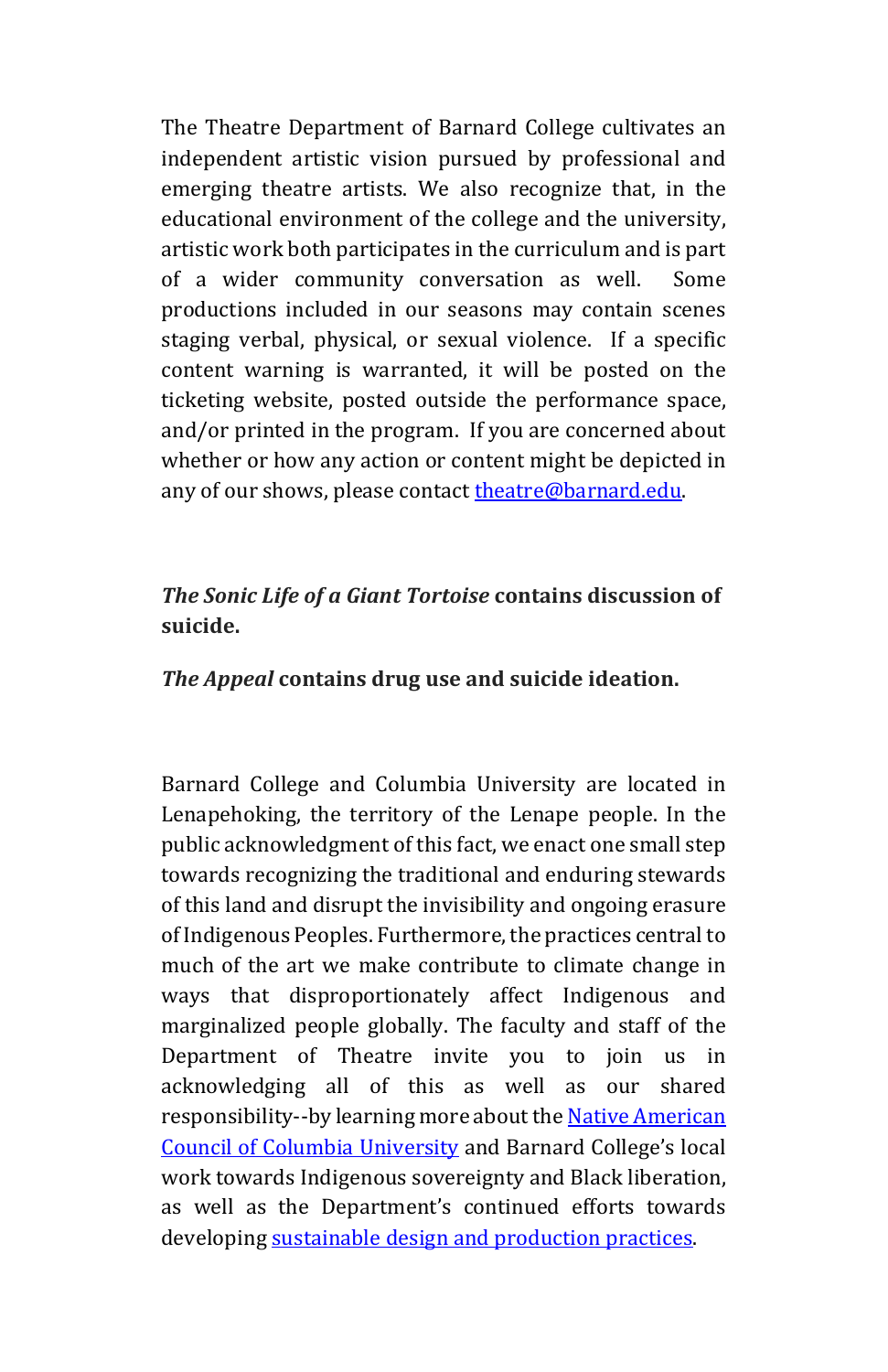# *Jackie*

by Elfriede Jelinek Translated by Gitta Honegger Directed by Madison Hatchett (BC '22) Dramaturg - Kristoff Smith (CC '22)

# *The Sonic Life of a Giant Tortoise*

by Toshiki Okada Translated by Aya Ogawa Directed by Celia Krefter (CC '22)

# *The Appeal*

by Young Jean Lee Directed by Kate Purdum (BC '22) Dramaturg - Camilla Cox (CC '22)

Barnard College Department of Theatre Columbia University Major in Drama & Theatre Arts

**Thursday, April 21, 2022 to Saturday April 23, 2022**

> **Minor Latham Playhouse Barnard College**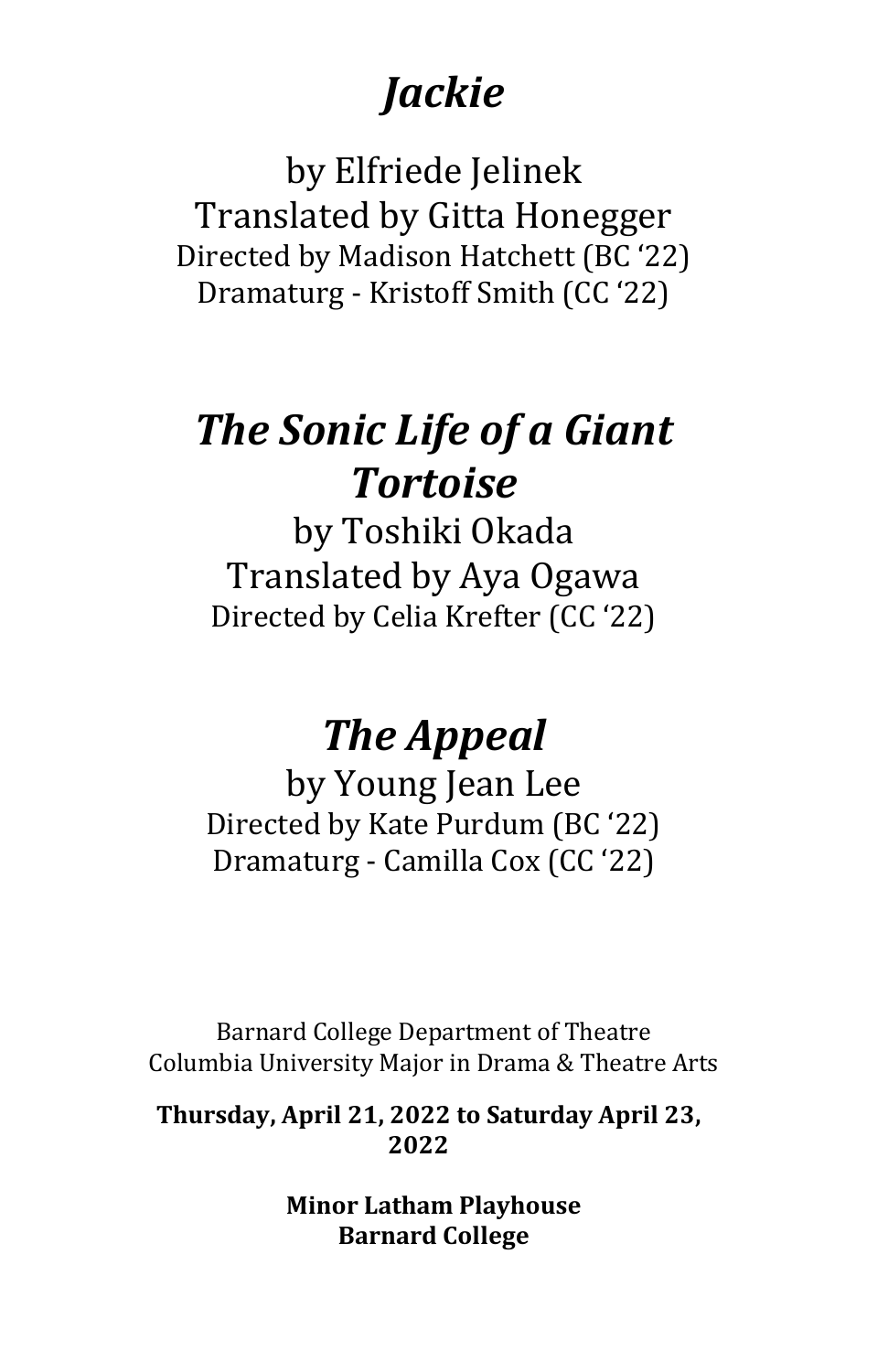# **FESTIVAL PRODUCTION**

| Festival Co-Director &<br>Directing Advisor | <b>Alice Reagan</b>                                                                                                                                                                                                                                                                          |
|---------------------------------------------|----------------------------------------------------------------------------------------------------------------------------------------------------------------------------------------------------------------------------------------------------------------------------------------------|
| Festival Co-Director &<br>Design Advisor    | Sandra Goldmark                                                                                                                                                                                                                                                                              |
| Dramaturgy Advisor                          | <b>Hana Worthen</b>                                                                                                                                                                                                                                                                          |
| Lighting Design Advisor                     | <b>Autum Casey</b>                                                                                                                                                                                                                                                                           |
| Sound Design Advisor                        | <b>Daniel Baker</b>                                                                                                                                                                                                                                                                          |
| Props Supervisor                            | <b>Rhys Roffey</b>                                                                                                                                                                                                                                                                           |
| Scenic Painter                              | <b>Hannah Saltz</b>                                                                                                                                                                                                                                                                          |
| Lighting Technician                         | <b>Caroline Egler</b>                                                                                                                                                                                                                                                                        |
| <b>Light Board Operator</b>                 | <b>Emily Ndiokho</b>                                                                                                                                                                                                                                                                         |
| Sound Board Operator                        | Natsumi Sasabe                                                                                                                                                                                                                                                                               |
| Run Crew                                    | <b>Emily Bradbury, Olivia</b><br><b>Sieler</b>                                                                                                                                                                                                                                               |
| Wardrobe Crew                               | Layla Faraj, Eleanor Reich,<br><b>Charlotte Wadsworth, Helen Wang</b>                                                                                                                                                                                                                        |
| Work-study Crew                             | Amritha Anupindi,<br><b>Thomas Baker, Maya</b><br>Campbell, Liza<br>Evseeva, Sydney<br>Gerlach, Talia Hankin,<br>Celia Krefter, Mia<br>Kyler, Amelia Lang,<br>Camille Marchini,<br><b>Caroline Mayer, Trang</b><br>Phan, Nicholas<br>Porsborg, Olivia Toevs,<br>Maya T. Weed, Jasmine<br>Zou |
| <b>Production Office Assistants</b>         | Mia Moreno, Delaney Wellington                                                                                                                                                                                                                                                               |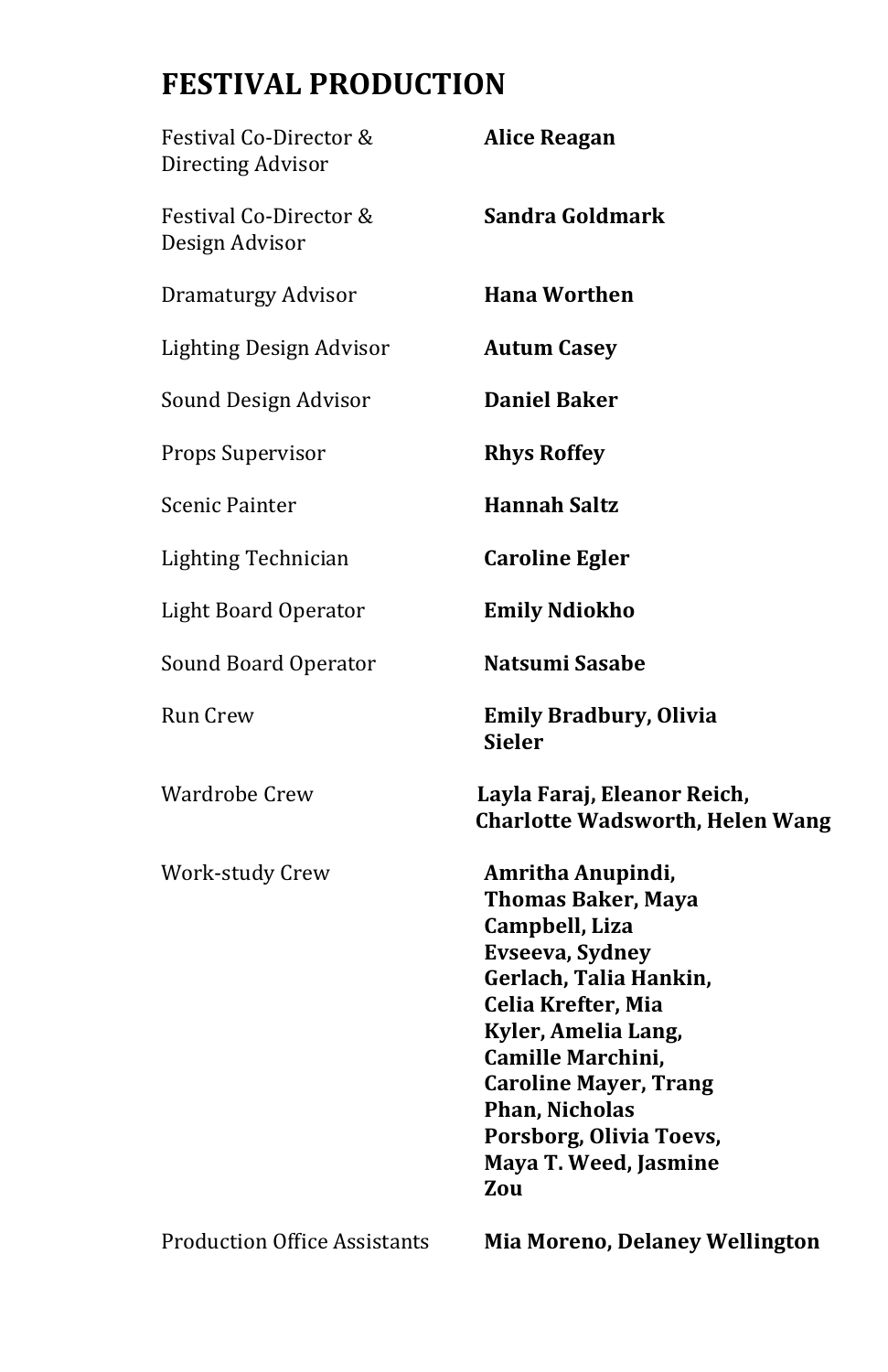## *Jackie*

| Director                 | <b>Madison Hatchett*</b>   |
|--------------------------|----------------------------|
| Dramaturg                | <b>Kristoff Smith**</b>    |
| Scenic Design            | Maya T. Weed               |
| Costume Design           | Micaela Hecht              |
| <b>Lighting Design</b>   | <b>Jessie Miner</b>        |
| Sound Design             | <b>Delia Tager</b>         |
| Stage Manager            | <b>Abigail Duclos</b>      |
| Assistant Stage Manager  | <b>Christine Song</b>      |
| Props Assistant          | <b>Lauren Belcher</b>      |
| Jackie 1 (Kennedy-Widow) | <b>Cameron Herring</b>     |
| Jackie 2 (Bouvier)       | <b>Mavis Simpson-Ernst</b> |
| Jackie 3 (Kennedy)       | <b>Joe Meyer</b>           |
| Jackie 4 (Onassis)       | <b>Epiphany Larmey</b>     |
| Jackie 5 (Onassis-Widow) | <b>Bronte Gosper</b>       |

### **\*Senior Thesis in Performance: Directing Thesis Advisor: Alice Reagan**

**\*\*Senior Thesis in Performance: Dramaturgy Thesis Advisor: Hana Worthen**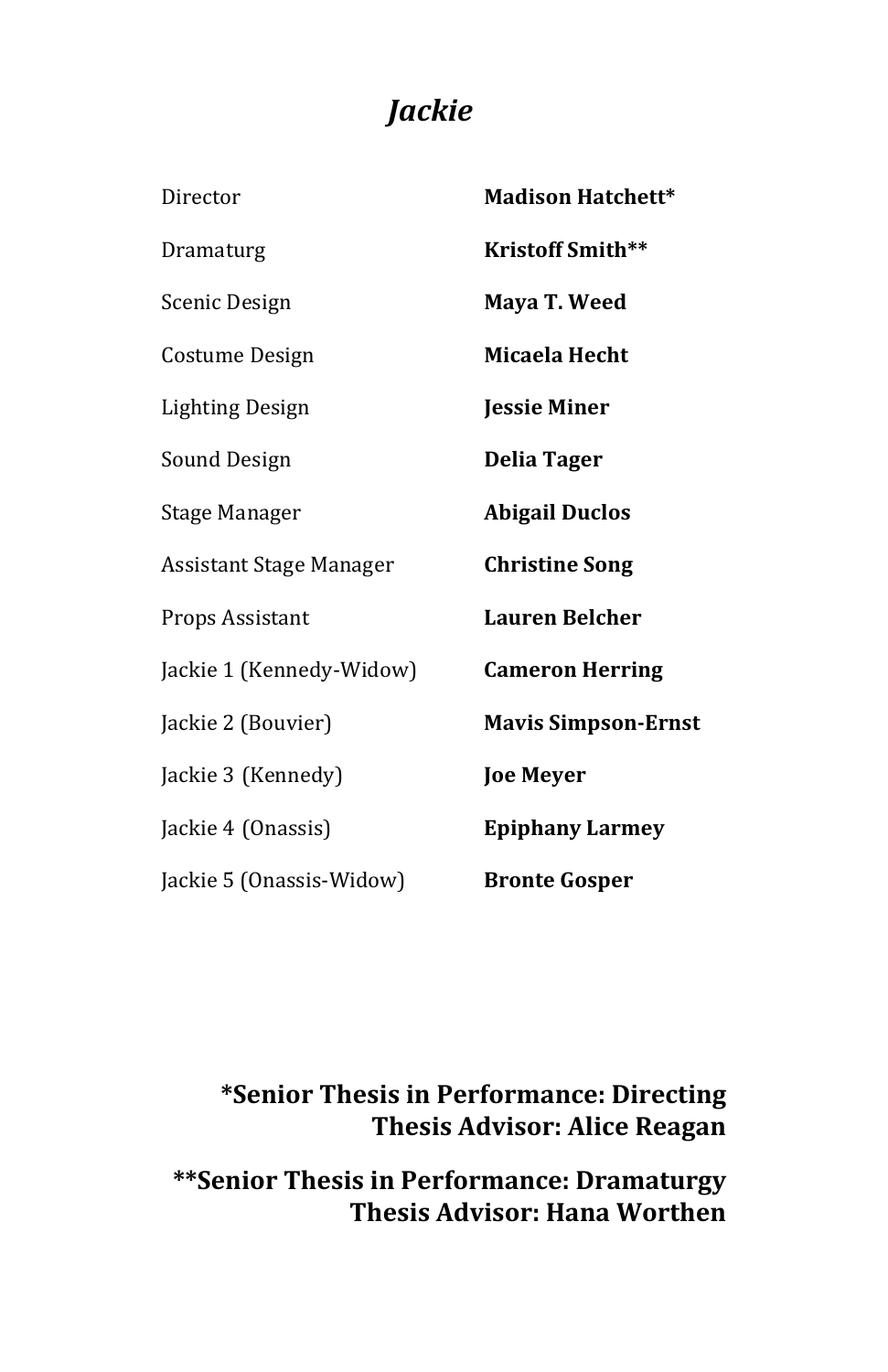## *Jackie* **- A Note from the Dramaturg**

*Jackie* is not a biography. It can't be, really. *Jackie* is part of Elfriede Jelinek's *Prinzessinnendramen* (Princess Plays) series. As far as "princesses'' go, Jacqueline Kennedy Onassis fits right in with the likes of her Princess Play counterparts—*Sleeping Beauty, Snow White, Princess Di*—as a woman whose life was marred by tragedy and has been retold and reimagined nearly as much as a European fairytale. Two generations removed, we still have an enduring cultural obsession with Jackie's intertwined iconicness and morbidity, from drag parodies of the bloody pink suit to memes of JFK's assasination.

Jelinek's *Jackie* is one of, if not the first, explorations of Jackie's experience of trauma across her life, and in her "own" words, from JFK to the relentless tightrope the media made her walk. Jelinek writes as the *icon* Jackie, "that is to say, a myth."

In its original form, *Jackie* is an 80 minute one-woman monologue. Widely performed on European stages since its German publication in 2002, *Jackie* had its 2013 New York premiere at the Women's Project Theater, in Gitta Honegger's English translation. The majority of productions have followed "traditional" casting of Jackie O as a white cisgender woman. Through conscious casting of White American women, Black American women, queer men, and international women—our production invites a new experience of Jackie-as-icon and of Jelinek's text. What does it mean for the Chanel suit Jackie, a near-mythic image of American strength and deep suffering, to be a Black woman? What does it mean for the First Lady Jackie to be embodied by a queer man, as she talks about the social and political power of clothing and of JFK's infidelity and the venereal diseases he gave her?

Jelinek's version of Jackie Kennedy is a playful and haunting glimpse through the seams of an icon's welltailored person suit. Listen to all she has to say: after all, it's a miracle that a picture like her can speak at all.

–Kristoff Smith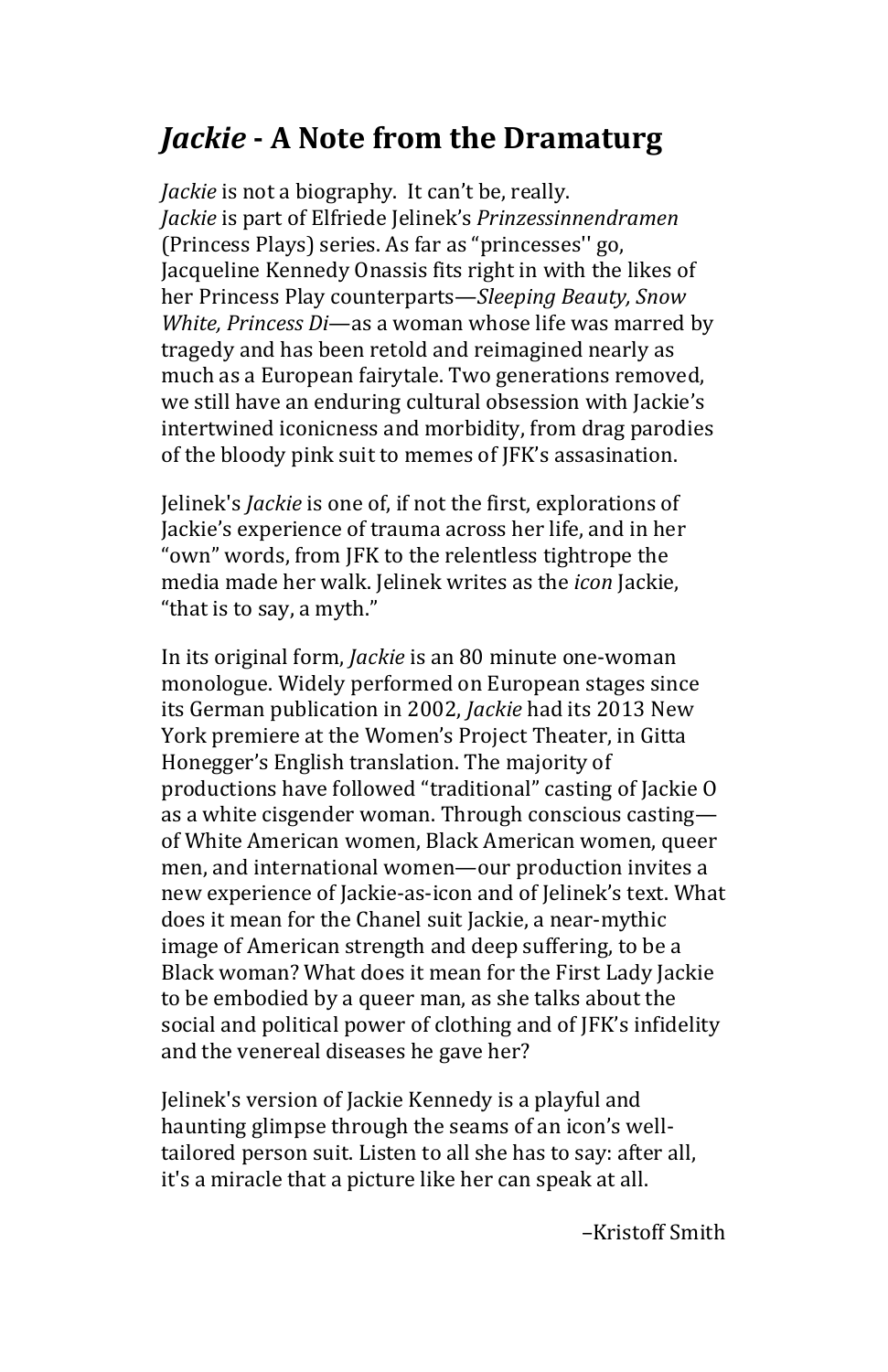# *The Sonic Life of a Giant Tortoise*

| Director& Choreographer        | Celia Krefter*               |
|--------------------------------|------------------------------|
| Scenic Design                  | Zekai Zhang                  |
| Costume Design                 | <b>Laurel Carpenter</b>      |
| <b>Lighting Design</b>         | Eliana Gilbert-Trachtman     |
| Sound Design                   | <b>Ruby Leib</b>             |
| Stage Manager                  | <b>Kathy Fang</b>            |
| <b>Assistant Stage Manager</b> | <b>Alex Sessions</b>         |
| Composer                       | <b>Miller Liberatore</b>     |
| Props Assistant                | <b>Ruby Liebmann</b>         |
| Actor 1                        | <b>Sydney Gerlach</b>        |
| Actor 2                        | <b>Amelia Mason</b>          |
| Actor 3                        | <b>Amelia Lang</b>           |
| Actress 1                      | <b>Pimprenelle Behaeghel</b> |
| Actress 2                      | Ana Sanchez Medina           |

### **\*Senior Thesis in Performance: Directing Thesis Advisor: Alice Reagan**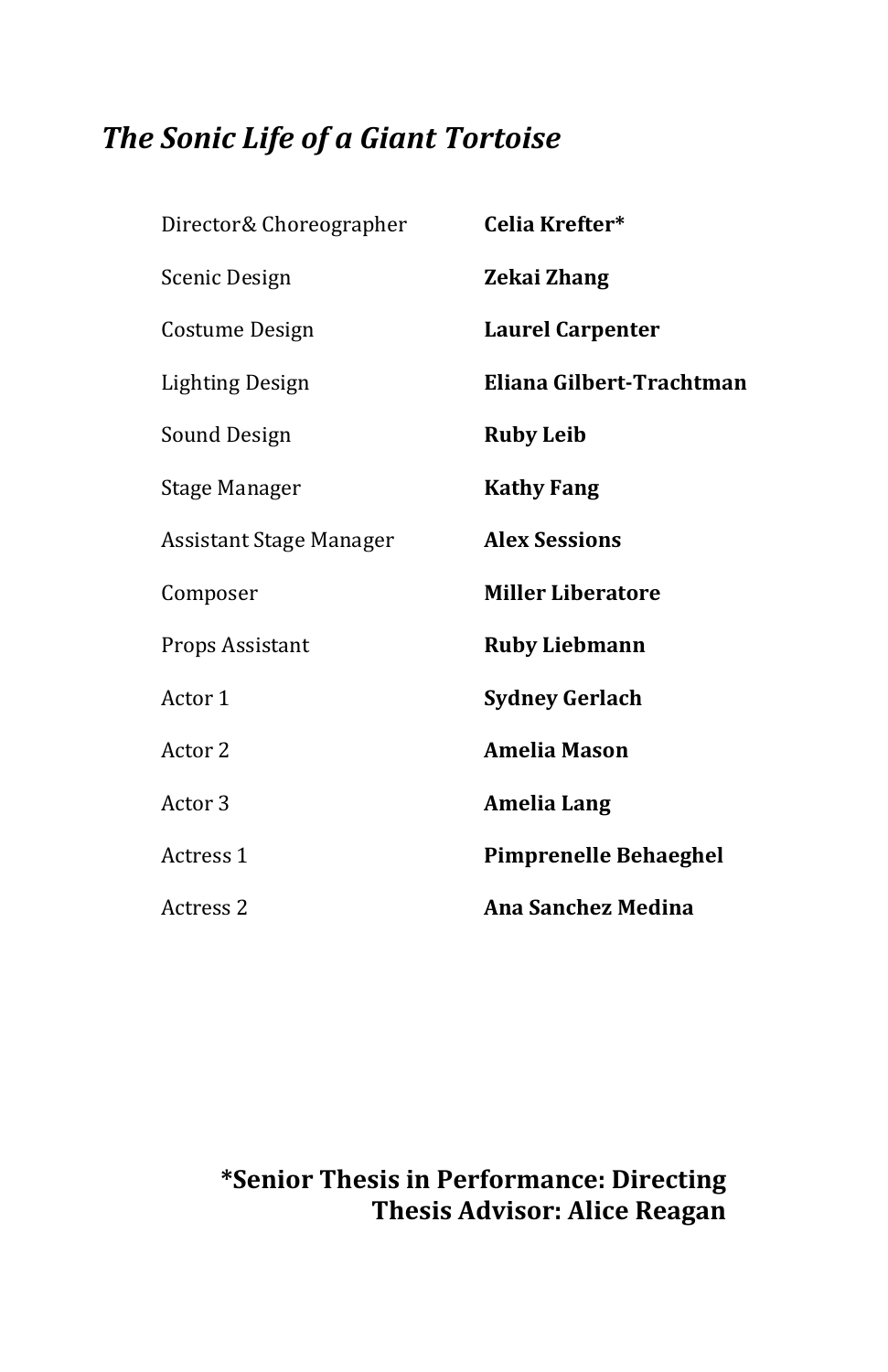## *The Sonic Life of a Giant Tortoise*

### **A Note from the Director**

In the popular Japanese folktale, "Urashima Tarō," a fisherman saves a tortoise from being tormented by a group of young boys. As thanks, the tortoise invites him to a party at the palace of the Sea King. The fisherman dives underwater on the back of the tortoise, attends a party lavish beyond his wildest imaginings, and subsequently loses track of time as years of bliss go by in the ocean kingdom of eternal youth. One day, the fisherman remembers his old life on the shore and returns to his village, only to find that three hundred years have passed. Suddenly overcome with old age, the fisherman dies.

*The Sonic Life of a Giant Tortoise* is Toshiki Okada's contemporary retelling of "Urashima Tarō." A boyfriend wishes to live more fully, and believes that grief would give his life the meaning he feels it lacks. His girlfriend has a different idea of what would make life worth living: travel. In their dreams, the girlfriend travels on the subway to a dance party deep underground. When she returns home, she comes face to face with the grief her boyfriend had been longing to feel. Still, the next day, she goes to work.

Okada's characters speak aloud the collective, extraordinary grief of being alive. Stuck in the confines of a capitalist society, they long for an escape from work, from mundanity: they dream of sleeping forever; they swap perspectives, yet remain disconnected from each other. In the ebb and flow between dreams and reality, the constant yearning of this play is, as Okada writes, for "the way humankind ought to live." Through its exploration of connection, joy in movement, and collaboration with a living plant, our production endeavors to answer that longing for a livable life. When we reconnect with our bodies, each other, and the whimsy of our world, a livable life floats closer and closer within our reach.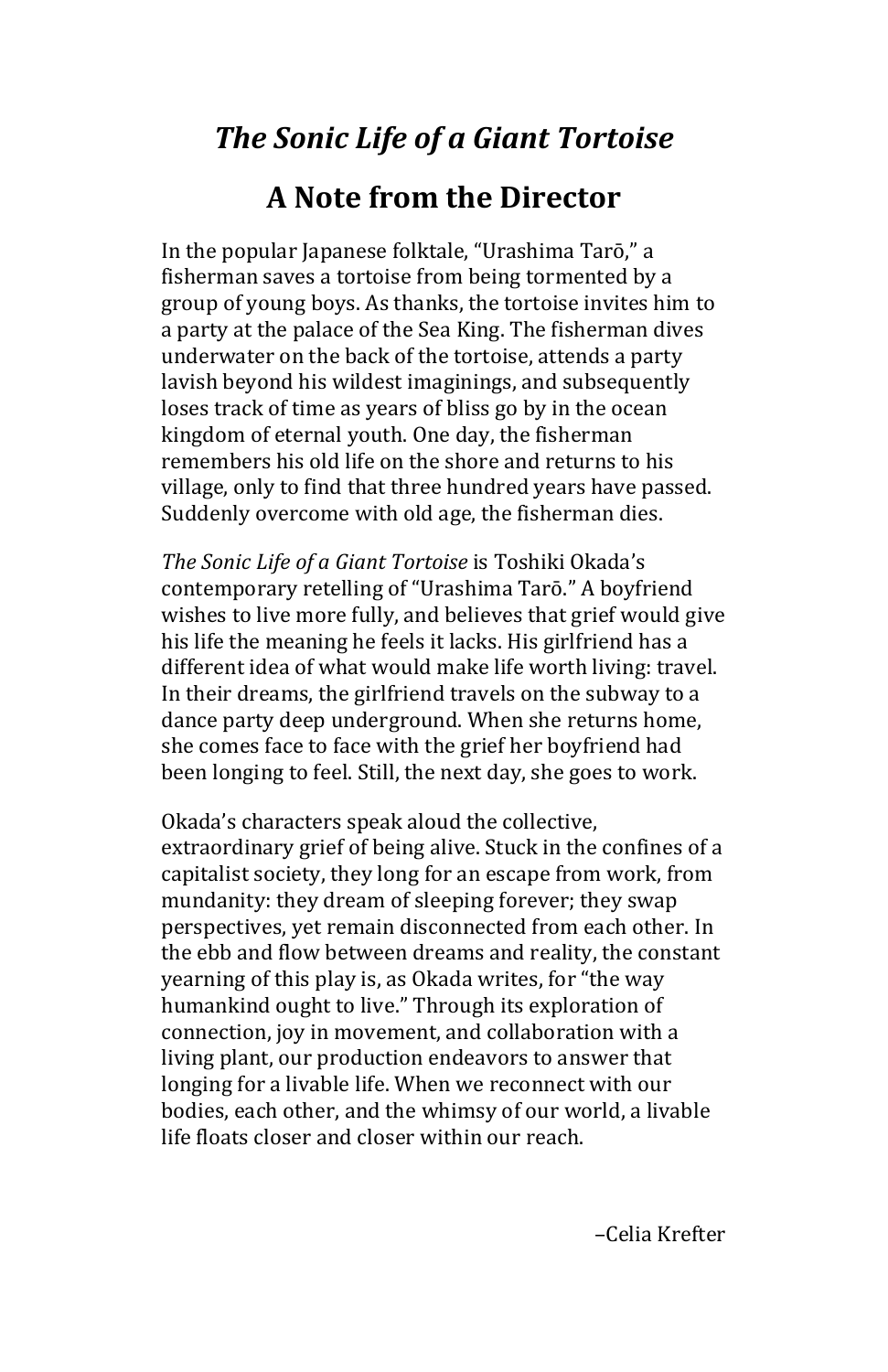### *The Appeal*

| Director                      | Kate Purdum*            |
|-------------------------------|-------------------------|
| Dramaturg                     | Camilla Cox**           |
| Scenic Design                 | <b>Susie Steinfield</b> |
| Costume Design                | <b>Noelle Nafus</b>     |
| <b>Lighting Design</b>        | <b>Jules Gross</b>      |
| Sound Design                  | <b>Eden Segbefia</b>    |
| Stage Manager                 | Jennie Yu               |
| Assistant Stage Manager       | <b>Isaac Rodin</b>      |
| <b>Intimacy Choreographer</b> | <b>Alex Haddad</b>      |
| Props Assistant               | <b>Jamie-Ann Palmer</b> |
| Wordsworth                    | <b>Susannah Yezzi</b>   |
| Coleridge                     | <b>Caroline Egler</b>   |
| Dorothy                       | <b>Alex Prezeau</b>     |
| Byron                         | <b>Rosalind Jewett</b>  |

### **\*Senior Thesis in Performance: Directing Thesis Advisor: Alice Reagan**

**\*\*Senior Thesis in Performance: Dramaturgy Thesis Advisor: Hana Worthen**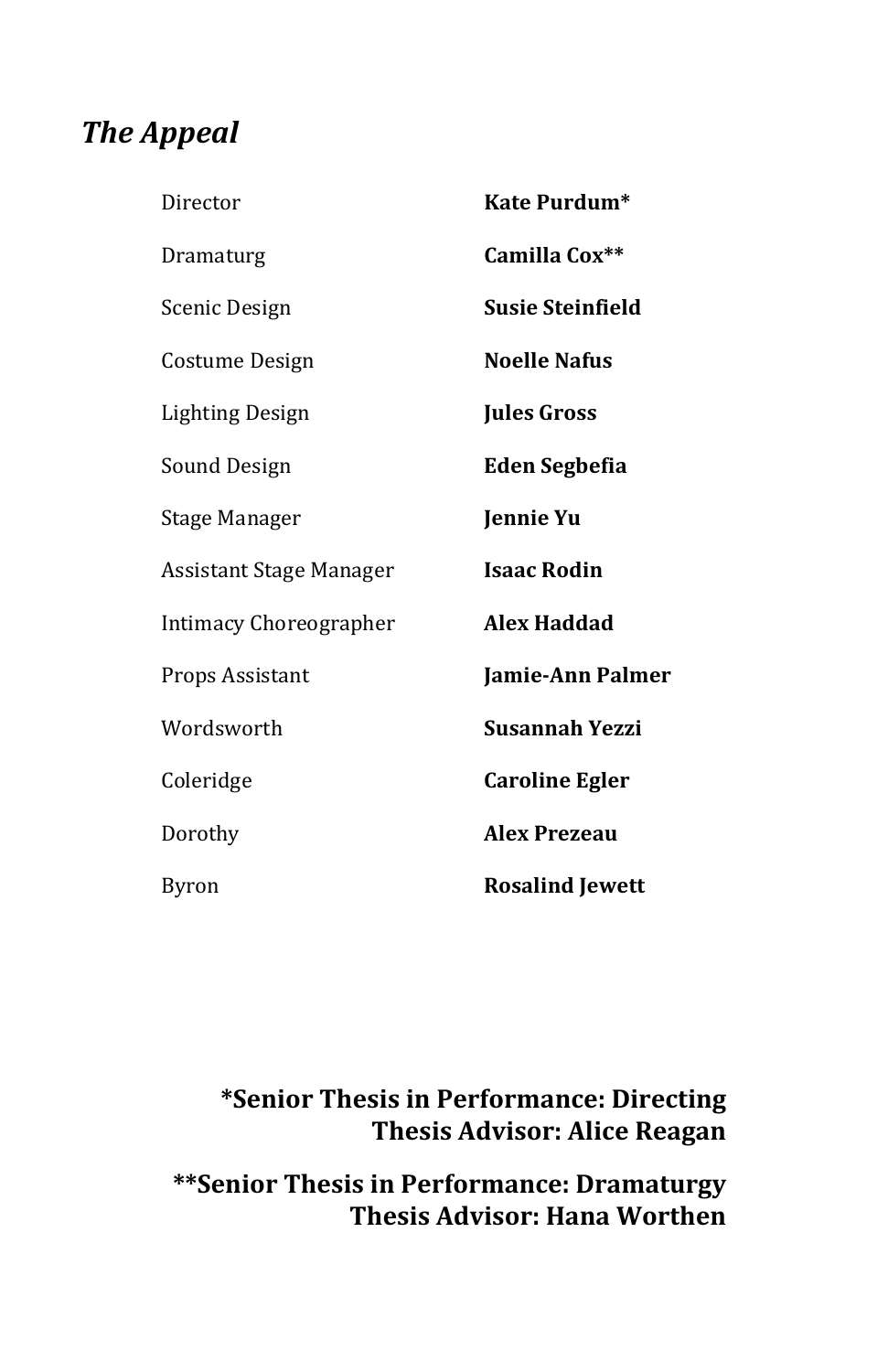### *The Appeal* **– A Note from the Director**

*The Appeal* is a play born from its author's fear of failure. When Young Jean Lee was getting her MFA in playwriting at Brooklyn College, she felt constrained by her own worries about being "good enough." To get her out of this rut, her teacher, Mac Wellman, encouraged her to write the worst play she possibly could. *The Appeal* is what emerged. Lee's characters grapple with the same insecurities that she faced, which are the same challenges that I've encountered in my artistic life. The structure of the play seems to teach its characters that failure is inevitable, something I've found invigorating amidst my own perfectionist anxieties.

William Wordsworth wrote: "To begin, begin." I discovered this quote over a year ago while agonizing over my application to direct this very play. It gave me the courage I needed to roll up my sleeves and get to work. *The Appeal* is an ode to the work I have done, and continue to do, to force myself to embrace mess, imperfection, and what Martha Graham once called the "queer, divine dissatisfaction" inherent to artmaking. If we wait for things to be perfect, they may never be at all. Who cares if it's good? All we can do is begin.

– Kate Purdum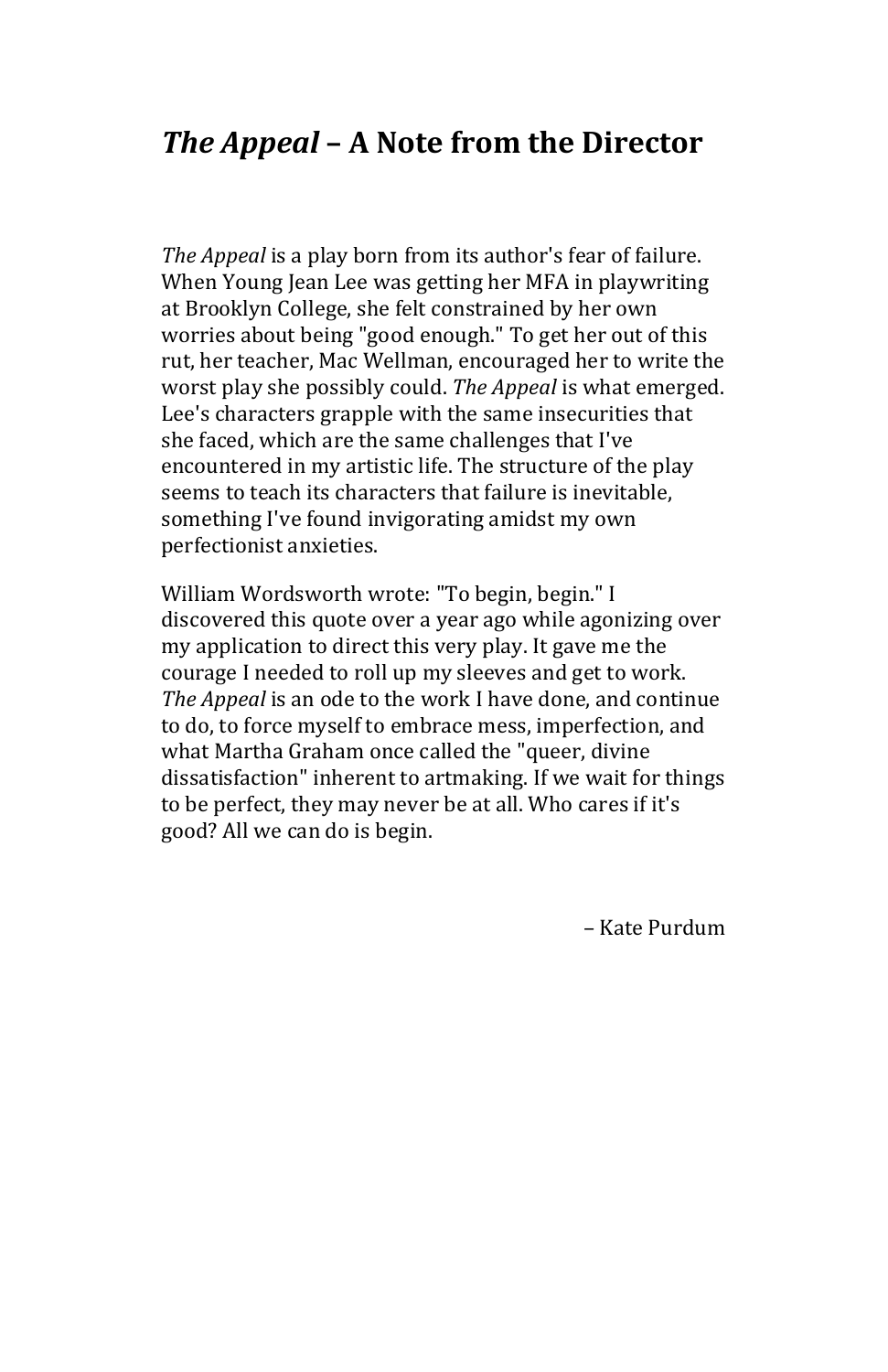# *The Appeal* **- A Note from the Dramaturg**

*The Appeal* is a story about famous romantic poets - not about these poets as famous heroes, but about them as people - as prone to squabbles, paranoia, anxiety, and flirtation as the rest of us. The show critiques the structures which uphold these poets as more valuable, more sophisticated, and more genius than we are binaries between imagination and reality, the mind and the body, and between genius and not. To me, Lee's work is about unraveling these binaries that shape our world. She asks us: do these so-called "logical" distinctions have any weight at all? Just how performative are the binaries we base our identities on?

Lee herself has described the process of writing *The Appeal* this way: "like a kid playing really sadistically with Barbie dolls. You stick their heads in the toilet, you throw them out the window. The characters were really annoying, and I wrote as badly as I could. When I got bored, I'd restart the scene in the middle without throwing anything away, like a video-game reset."

This production attempts to take Lee's playful questioning even further, asking how we can unravel the binaries between performance and "real life," between the actors' bodies and those of their characters. We ask you to consider how the upholding of these binaries relies on a kind of performance, which is ultimately destined to fail. As you watch the show, we invite you to consider, as we have, who these binaries are helping, who they are hurting, and how performative they really are.

–Camilla Cox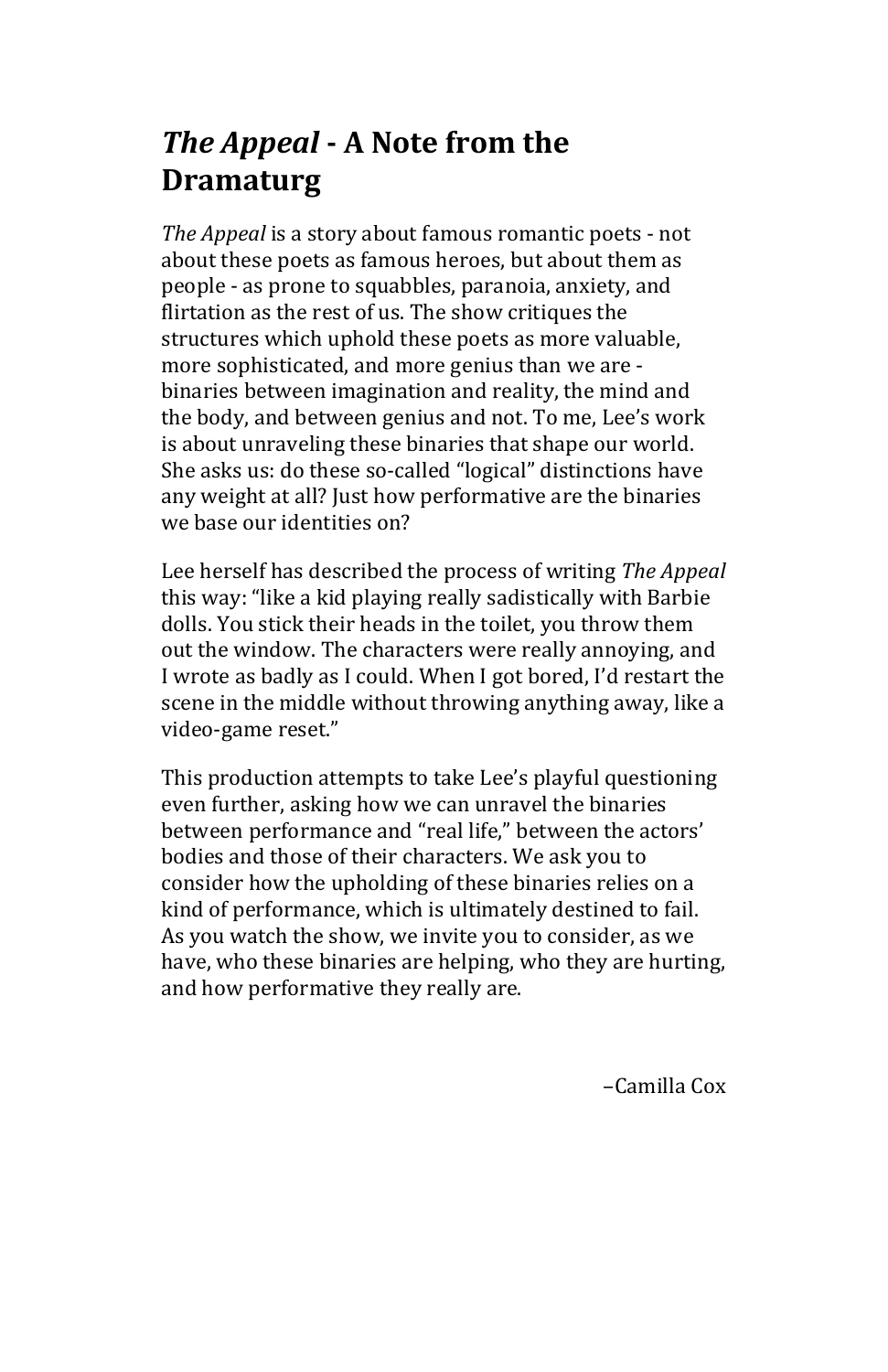# **CAST & CREW**

**Michael Banta (Production Manager)** joined the Theatre Department in 2008. Previous credits include Hudson Scenic Studio, New York City Opera, Bard SummerScape Festival, Utah Shakespearean Festival, and various regional theatres, theme parks, and cruise ships. He was also an Adjunct Professor at NYC College of Technology (CUNY) from 2005 to 2010. Mike holds an MFA in Technical Design and Production from Yale School of Drama and a BA in Drama from the University of Virginia.

**Pimprenelle Behaeghel (BC '24, Actress 1,** *Sonic Life***)** is a sophomore Theatre major at Barnard College. She is thrilled to be in her second show with the department, *The Sonic Life of a Giant Tortoise!* They are incredibly grateful to Celia, Professor Reagan, Kathy, Alex, and the lovely cast and crew.

**Laurel Carpenter (BC '23, Costume Design,** *Sonic Life***)** is a junior majoring in Physics at Barnard College. This is her first department show, but she has participated in costume design and hair and makeup design for extracurricular groups such as KCST, CUP, and CMTS since Fall 2019.

**Daniel Baker (Sound Design Advisor)** Recent Barnard credits include *On Loop, Stupid Fucking Bird, Electra,* and *Town Hall*. Broadway credits include *The Parisian Woman*  and *Eclipsed*. Daniel's sound collective Broken Chord has designed over 150 shows off-Broadway and at regional theaters across the country.

**Camilla Cox (CC '22, Dramaturg,** *The Appeal***)** is completing her senior thesis in Dramaturgy for *The Appeal*. With the department, she assistant directed *Stupid F\*cking Bird*, and assistant stage-managed *Disco Pigs* for the 2020 One Acts Festival. Directing credits include *When I Consider Everything That Grew* (NOMADS) and *The Rocky Horror Picture Show* (CMTS).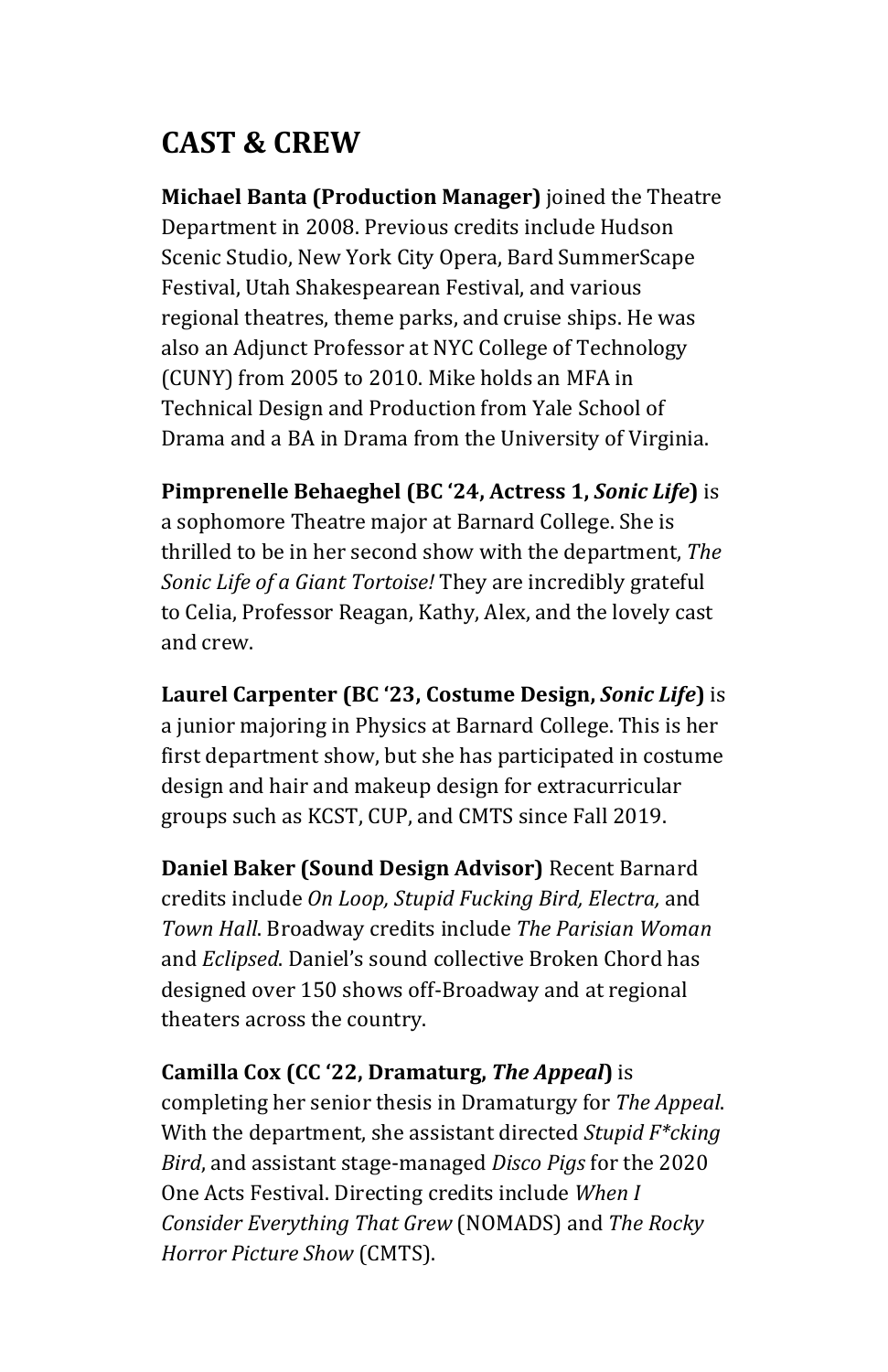#### **Abigail Duclos (BC '23, Stage Manager,** *Jackie***)** is a

junior studying Theatre, Creative Writing, and German. Her past theatre credits include *Teeth* (Playwright, NOMADS), *Fun Home* (Assistant Director, BTD), *The Rocky Horror Picture Show* (Riff Raff, CMTS), *What Every Girl Should Know* (Anne, BTD), *Anointed With Gasoline* (Playwright, NOMADS), *Lily Kepler & the Graveyard Shift* (Lily Kepler/Fay, NOMADS), *The Danube* (Eve, BTD), *Bona Varda* (Laura, CUP), and *The Seagull* (Irina Arkadina, CUP). She is very grateful for this opportunity!

#### **Caroline Egler (BC '24, Lighting Technician and**

**Coleridge,** *The Appeal)* is a sophomore double majoring in American Studies and Theatre at Barnard College. Their last departmental credit was performing in *Cloud Melt* spring 2021. Since then, she has performed with CMTS, KCST, and Latenite. This semester, she was the dramaturg and assistant director for *Hamlet* (Columbia Circus Collective and KCST), directed *Stiff Competition* (CUP), and produced *Egg and Peacock XV* (KCST). She is delighted to work with this dream team and thanks them for their boundless support and joy.

**Kathy Fang (CC '24, Stage Manager,** *Sonic Life***)** is a sophomore majoring in Theatre and Comparative Literature and Society at Columbia College. Her past departmental credits include dramaturg for *Orlando* (2021). She would like to thank the lovely Celia Krefter and the cast and crew of *Sonic Life* for brightening every rehearsal with such innovative spirits; her professors and department advisors for their inspiration and encouragement; and the incomparable Yortoise for reminding us every day to breathe, and to (try to) live more fully.

**Layla Faraj (BC '25, Wardrobe Crew)** is a freshman Creative Writing major at Barnard College. She currently works for Koukash Review, an Arab literary journal, and is involved in the Muslim and Arab student organizations on campus.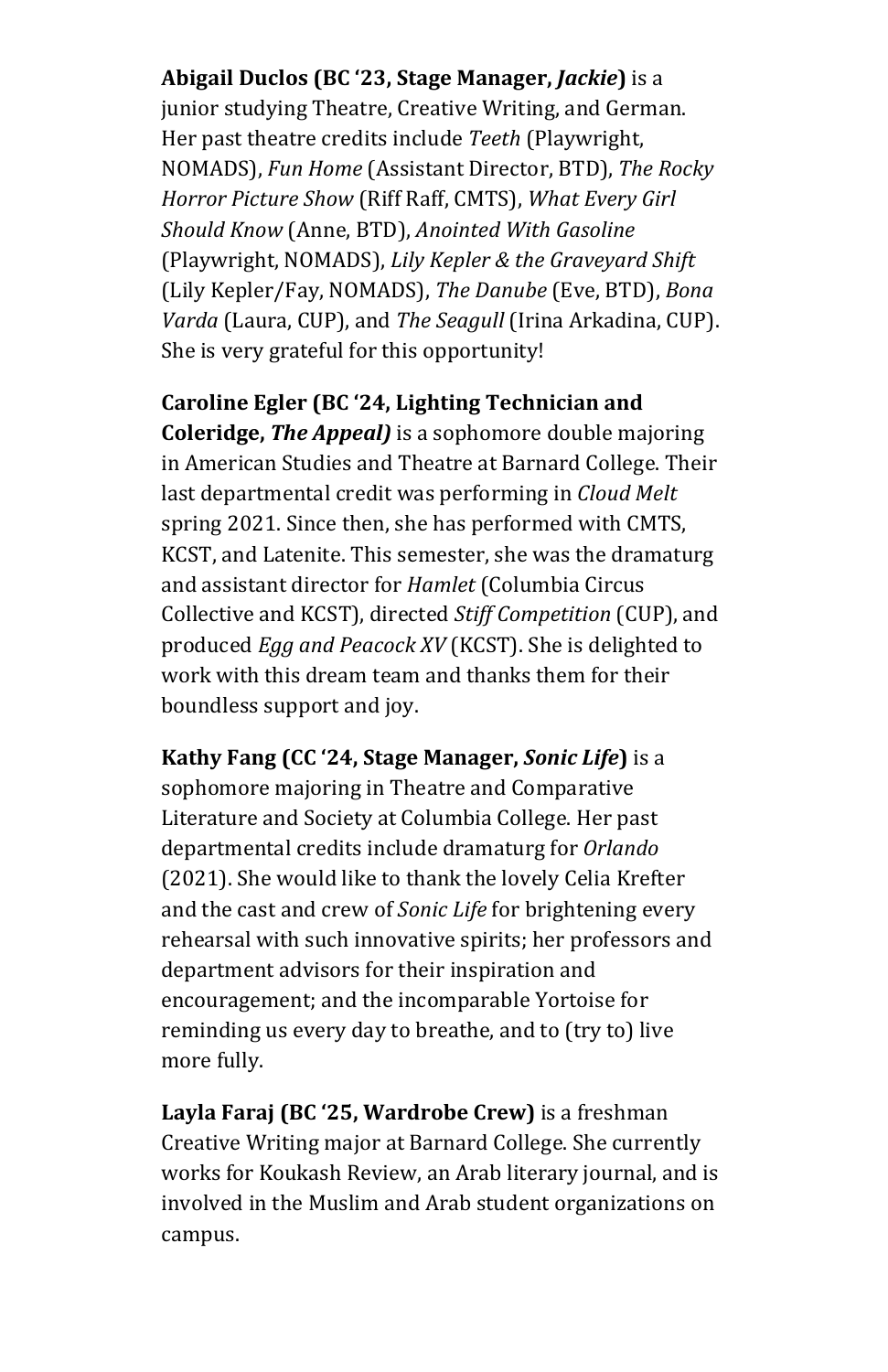#### **Kara Feely (Costume Shop Manager)** is a

director/designer for Theatre and interdisciplinary performance. She has managed the Costume Shop for the Barnard Theatre Department since 2005 and also teaches design classes. She is co-founder of the performance group Object Collection. objectcollection.us

**Sydney Gerlach (BC '24, Actor 1,** *Sonic Life***)** is a sophomore majoring in Theatre and Education and is so excited to be performing in her second Senior Thesis Festival. She made her department debut in Spring 2021's Thesis festival and is grateful to have had the opportunity to work with such talented, compassionate, and creative people. Her previous work has included *The Penelopiad*, as well as multiple productions with Columbia University Players, NOMADs and Latenite. She also is a production assistant for the department and served on the 2022-23 Season Planning Committee. She can't wait to continue her theatrical journey at Barnard!

#### **Eliana Gilbert-Trachtman (BC '23, Lighting Design,**

*Sonic Life***)** is a junior Anthropological Political Ecology major at Barnard College. This is her first department production, but other credits include Assistant Sound Design for *Pippin* (CMTS) and Assistant Lighting Design for *Varsity Show 128*. Eliana is very grateful for the opportunity to work with this amazing team of people!

**Sandra Goldmark (Design Advisor)** is an Associate Professor of Professional Practice and Director of Campus Sustainability and Climate Action here at Barnard. Her work focuses on circularity, design, and climate change. She is the author of *Fixation: How to Have Stuff without Breaking the Planet* and she is a co-creator of the Sustainable Production Toolkit. She has designed sets and costumes for theatres around the country.

**Jules Gross (BC '25, Lighting Design,** *The Appeal***)** is a prospective Theatre and Anthropology double-major at Barnard College. This is her first departmental production, but past lighting credits at Barnard have included CMTS's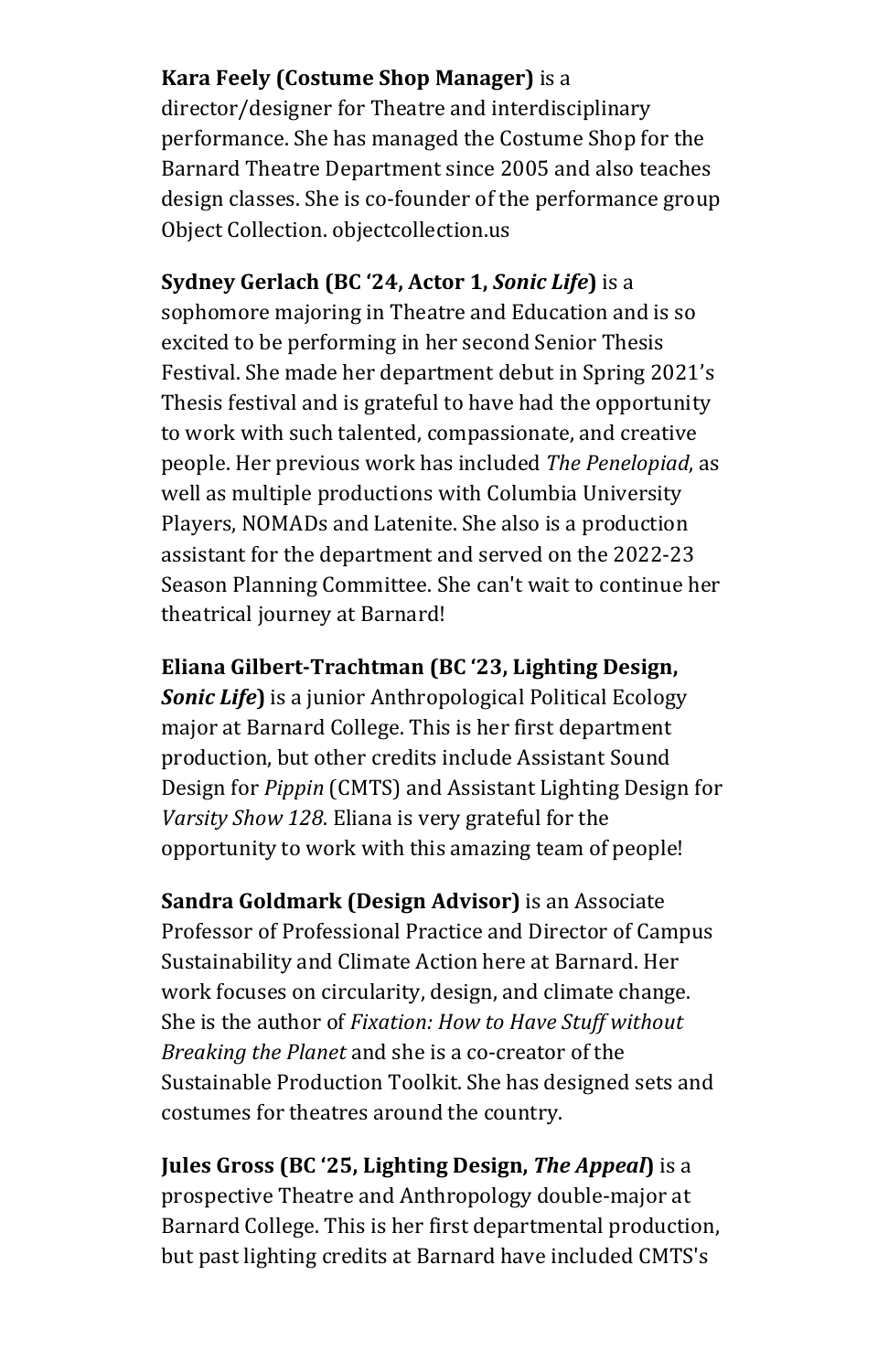Rocky Horror, CUP's The Dead, and CCC/KCST's Circus Hamlet. She's so excited and thankful to continue her theatre adventures with this lovely group of people!!

**Alexandra Haddad (BC '21, Intimacy Choreographer,** 

*The Appeal***)** is an intimacy choreographer, director, and artist based in Princeton, NJ, where she serves as the Artistic Assistant at the McCarter Theatre Center. She has a focus on new work, comedy, and classics & postcolonialism. Alex graduated from Barnard in 2021, majoring in theatre with a thesis in directing. She sends her congratulations to the class of 2022, as well as all of the people involved in the thesis festival this year. alexandradarcyhaddad.com.

**Madison Hatchett (BC '22, Director,** *Jackie***)** is a senior Theatre major at Barnard College. She is excited to share her directing thesis, *Jackie*, with you all today! Past departmental credits include assistant directing *On Loop* and set designing *The Danube*. Additionally, Madison serves as Columbia University's Black Theatre Ensemble President and is co-producing a circus version of *Hamlet* this semester. Madison will make her Off-Broadway directing debut at The Tank this July and will attend USC School of Cinematic Arts for a film directing MFA program next spring.

**Micaela Hecht (BC '22, Costume Design,** *Jackie***)** is a senior at Barnard majoring in Theatre with a Costume Design Concentration. She has worked as costume designer on *The Penelopiad* and *Orlando* at Barnard College and *XMAS!15: Panic! At the Office* at Columbia College. She is thrilled to be part of bringing Jackie to life with such a wonderful team!

**Cameron Herring (BC '25, Jackie 1,** *Jackie***)** is a first-year at Barnard College. She is proud to say *Jackie* is her first production at Columbia University. Her training includes Gary Spatz Acting Studio: The Playground, The Margie Haber Acting Studio in Los Angeles, The Jackanapes Improv Troupe, and Suzuki Training with Tina Mitchell.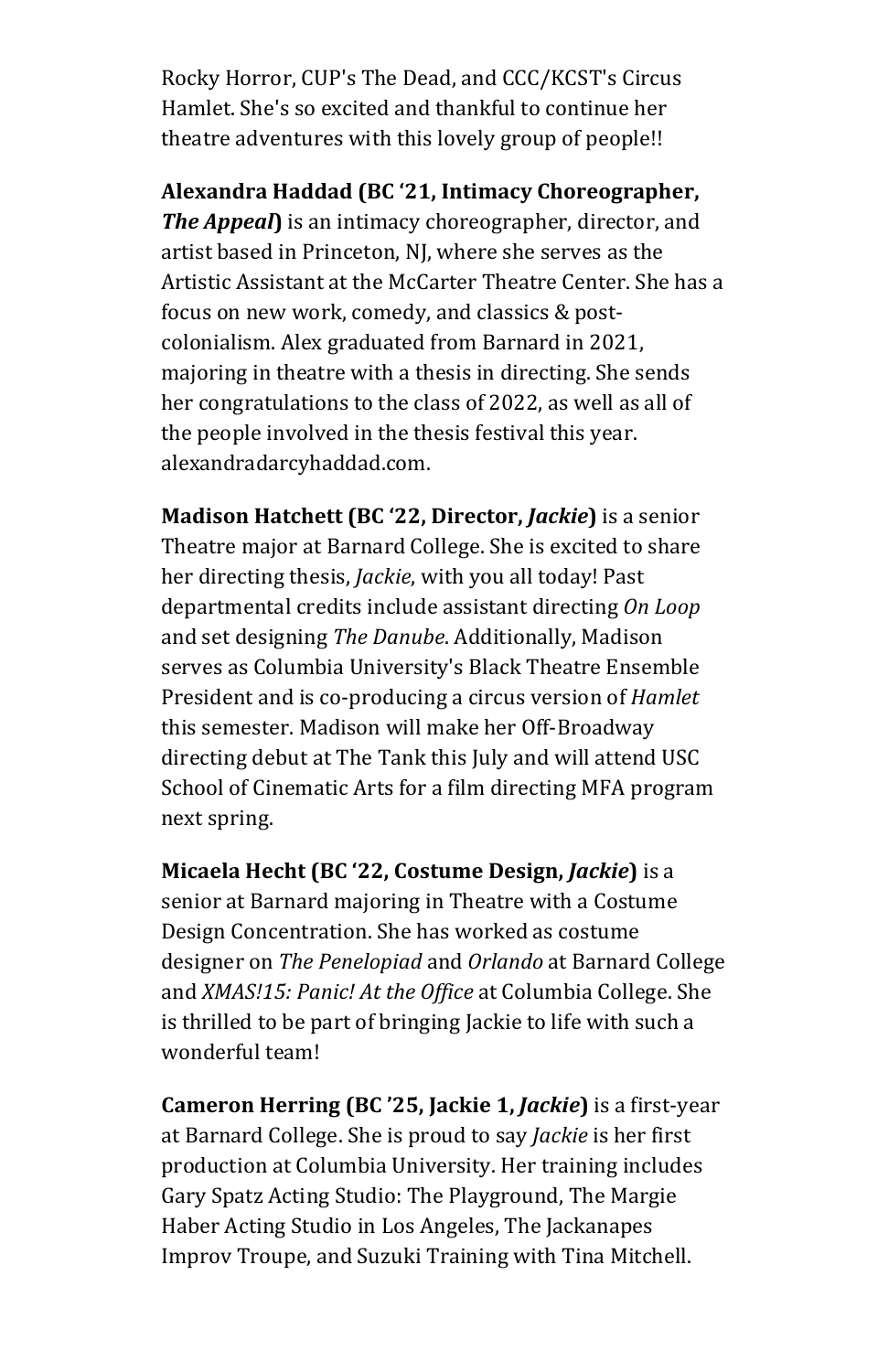Her theater credits include *The Wizard of Oz, Footloose, Stagedoor, Eurydice, Lucky Stiff*, and original student written plays.

**Gitta Honegger (Translator,** *Jackie***)** is an Austrian translator, dramaturg, and director. She is currently a professor at the Arizona State University School of Film, Dance and Theatre. She served as resident dramaturg at Yale Repertory Theatre and as a professor of dramaturgy and dramatic criticism at the Yale School of Drama from 1983 to 1993. Honegger is the authorized English translator for Jelinek's works, which have often been deemed "untranslatable" due to Jelinek's unique writing style for which there is no direct English equivalent. Honegger's work is responsible for reconstructing and reimagining the word games, puns, and lyricism of Jelinek's texts into English. When translating Jelinek, Honegger uses a post-colonial approach to preserving the foreignness of Jelinek's style rather than sanitizing its accessibility for an English audience.

**Elfriede Jelinek (Playwright,** *Jackie***)** is an Austrian playwright, poet, and novelist whose work has been equally acclaimed and despised since her literary debut fifty-five years ago. She is a recipient of the 2004 Nobel Prize in literature. Jelinek's texts, with their musicality, playfulness, distinctly Austrian wit, sexual taboos, and critical reimaginings of the canon have a piercing ability as sounding rods and often ugly mirrors for the societies and subjects she writes. By the time of her Nobel Prize, Jelinek had become a scourge in Austrian media and a revered creator in German academia, an intense dichotomy worsened by the Nobel Prize. Jelinek struggles with having been made and mythologized, unwillingly, into an icon during her own lifetime. No one is more similar perhaps to Jackie than Jelinek herself, though this too, like any aspect of Jackie's or Jelinek's private lives, can only be our speculation at best.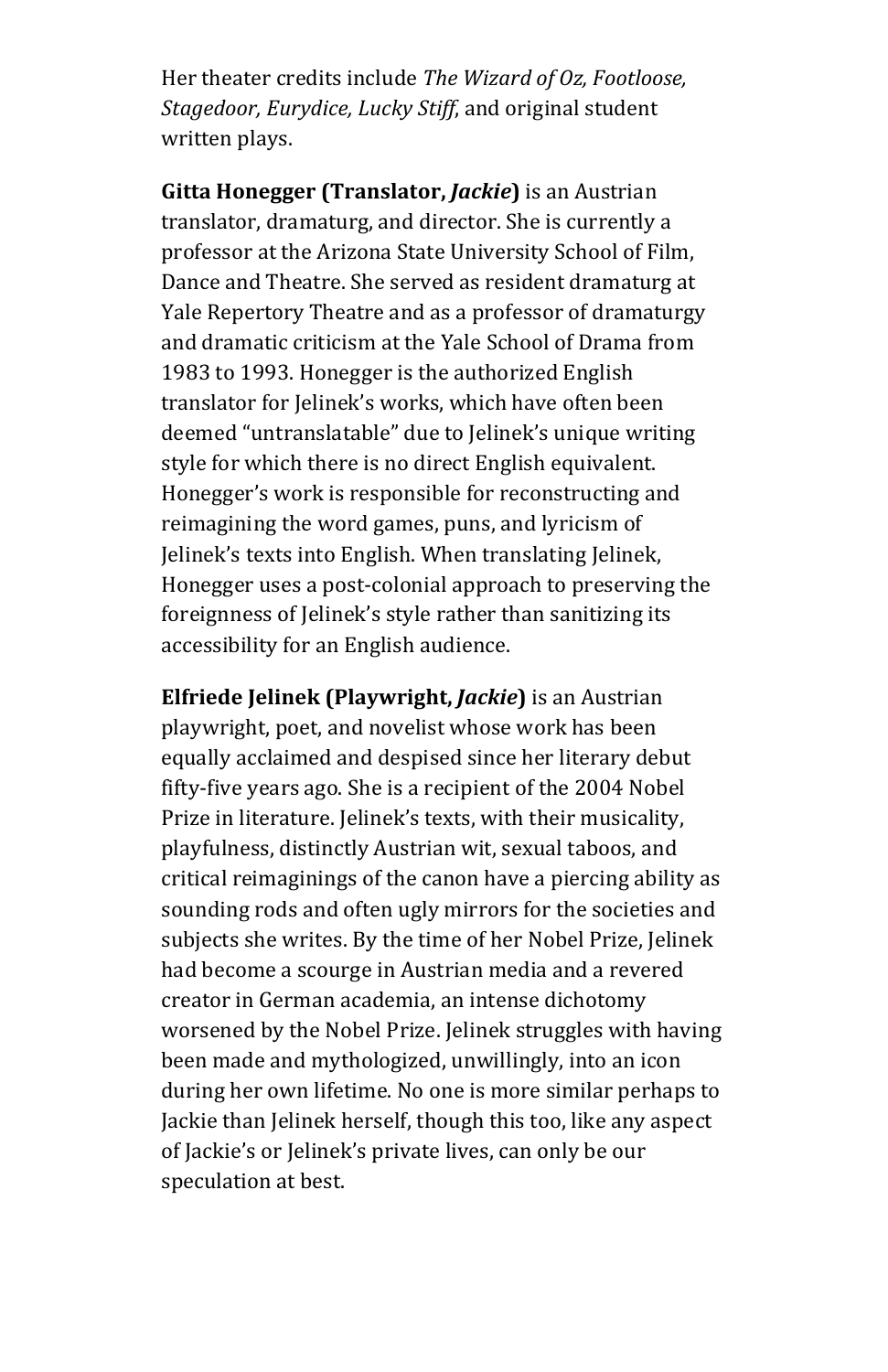**Celia Krefter (CC '22, Director & Choreographer,** *Sonic Life***)** is beyond grateful to have collaborated on her senior thesis with the wondrous cast and brilliant team of *Sonic Life*. She owes the world to the ever-inspiring faculty and staff of the Theatre department for all that she's learned, namely Alice, Hana, Sandra, Kara, Mike, and Greg for their guidance throughout this process. Previously on campus, Celia directed *The Dead* with CU Players. This summer, she is directing two shows at Cotuit Center for the Arts on Cape Cod: *Victor/Victoria* and *Circle Mirror Transformation*. Celia would most like to thank her grandparents, Celine and Jim, Talia, and Kate. Like always and in all-ways, Celia dedicates this production of *Sonic Life* to Pamela.

**Amelia Lang (BC '25, Actor 3,** *Sonic Life***)** is a first-year Theatre and Biology major at Barnard College. She enjoys working in the Theatre department's scenic shop for her work-study and is thrilled to be in her first department show. Amelia extends her gratitude to Celia, Kathy, Alex, and the rest of this wonderful team.

**Epiphany Larmey (BC '23, Jackie 4,** *Jackie***)** Epiphany is a junior at Barnard college with an interest in theater. Jackie is the first play she has been a part of in college. She is just happy to be here!

**Young Jean Lee (Playwright,** *The Appeal***)** is a Korean-American playwright known for her varied body of work and interest in destabilizing identity through intense theatrical interrogation. Born in 1974 in Daegu, South Korea, Lee soon moved with her family to Pullman, Washington, where she has described living a childhood of isolation due to racism in her mostly-white town. It was this isolation that allowed Lee to develop an outside-in perspective, examining the hierarchical identities of those around her with a wry, sardonic wit. She began writing plays almost on a whim, after shifting her focus from academia in her twenties. *The Appeal* (2004) is one of Lee's earliest works, and demonstrates her keen ability to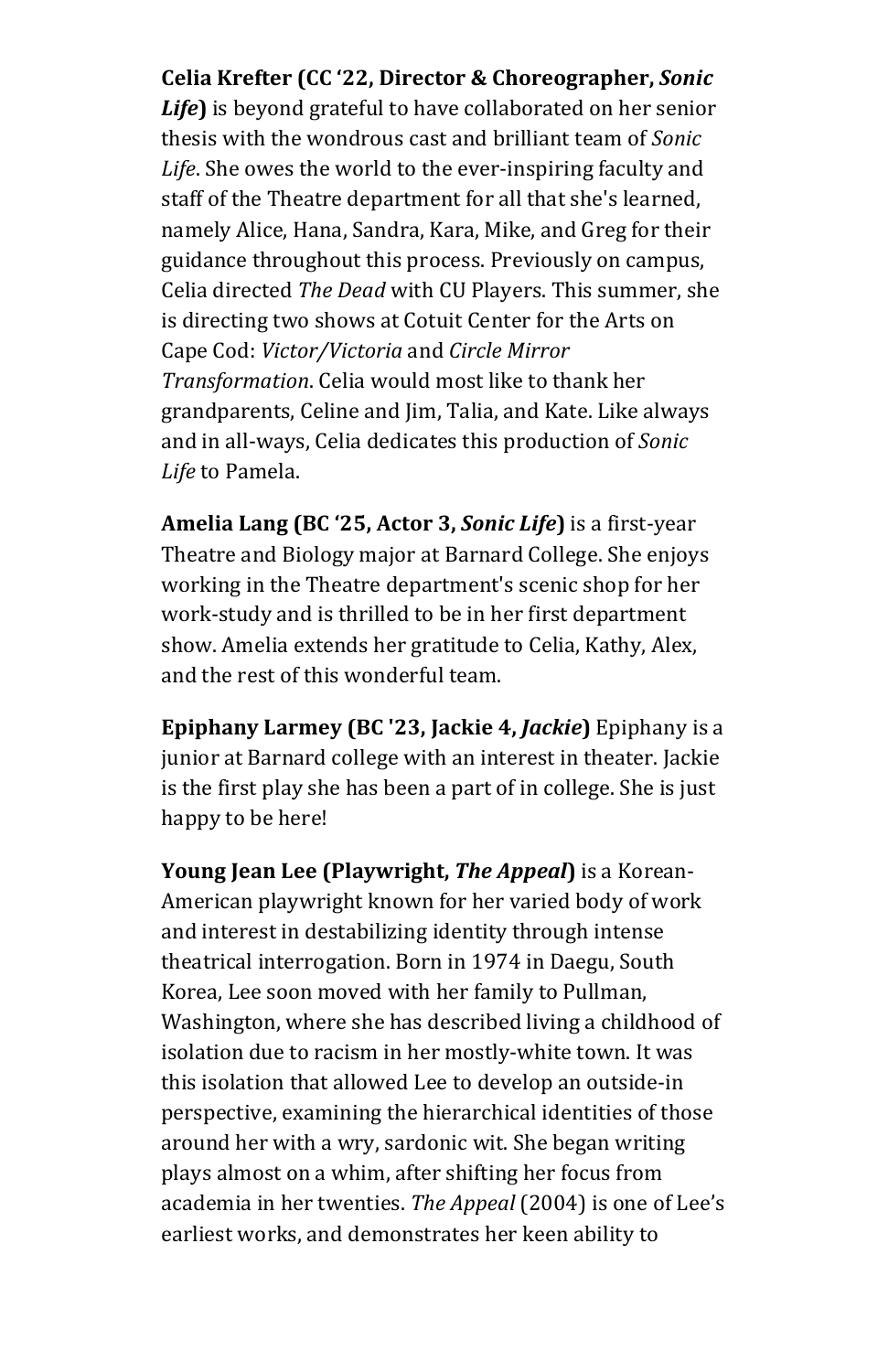critique hierarchy by adopting different perspectives from her own. Lee's works, including *Songs of the Dragons Flying to Heaven* (2006) and *The Shipment* (2009), have received significant international acclaim, and her play *Straight White Men* (2014) made her the first female Asian-American playwright on Broadway.

**Ruby Leib (BC '25, Sound Design,** *Sonic Life***)** is a first year at Barnard College. They are excited to bring their previous sound design experience to their first departmental production. Ruby would like to thank her family and the cast and crew for their support and encouragement.

**Miller Liberatore (BC '21, Composer,** *Sonic Life***)** recently graduated cum laude from Barnard, where they double-majored in sociology and Theatre (directing) studies. Their directing credits include two new works with ODS Theatre, *CloudMelt* with Barnard, and *Gamma Rays* with CUP. They currently work as an AD with the Portland Experimental Theatre Ensemble, and as an educational caregiver/consultant. Miller is so grateful and proud of Celia for sharing her fearless inspiration and bottomless love with us all!

**Ruby Liebmann (BC '25, Props Assistant,** *Sonic Life***)** is a first-year at Barnard College. Her previous props credits at CU include Nomads' *Scars of Metamorphosis*. Her other CU theater credits include the New Opera Workshop, CUP One Acts 2022, Latenite, and the 24-hour musical. Ruby would like to thank her family, the cast and crew, and Yortoise.

**Amelia Mason (BC '24, Actor 2,** *Sonic Life***)** is a Barnard sophomore majoring in Theatre, and is thrilled to be making her departmental debut. Previously at Columbia, she was in *Rocky Horror* as Janet with CMTS. She feels grateful to be surrounded by so many passionate, smart people in such an exciting culmination of work. Many thanks to the brilliant Celia and the whole *Sonic Life* team!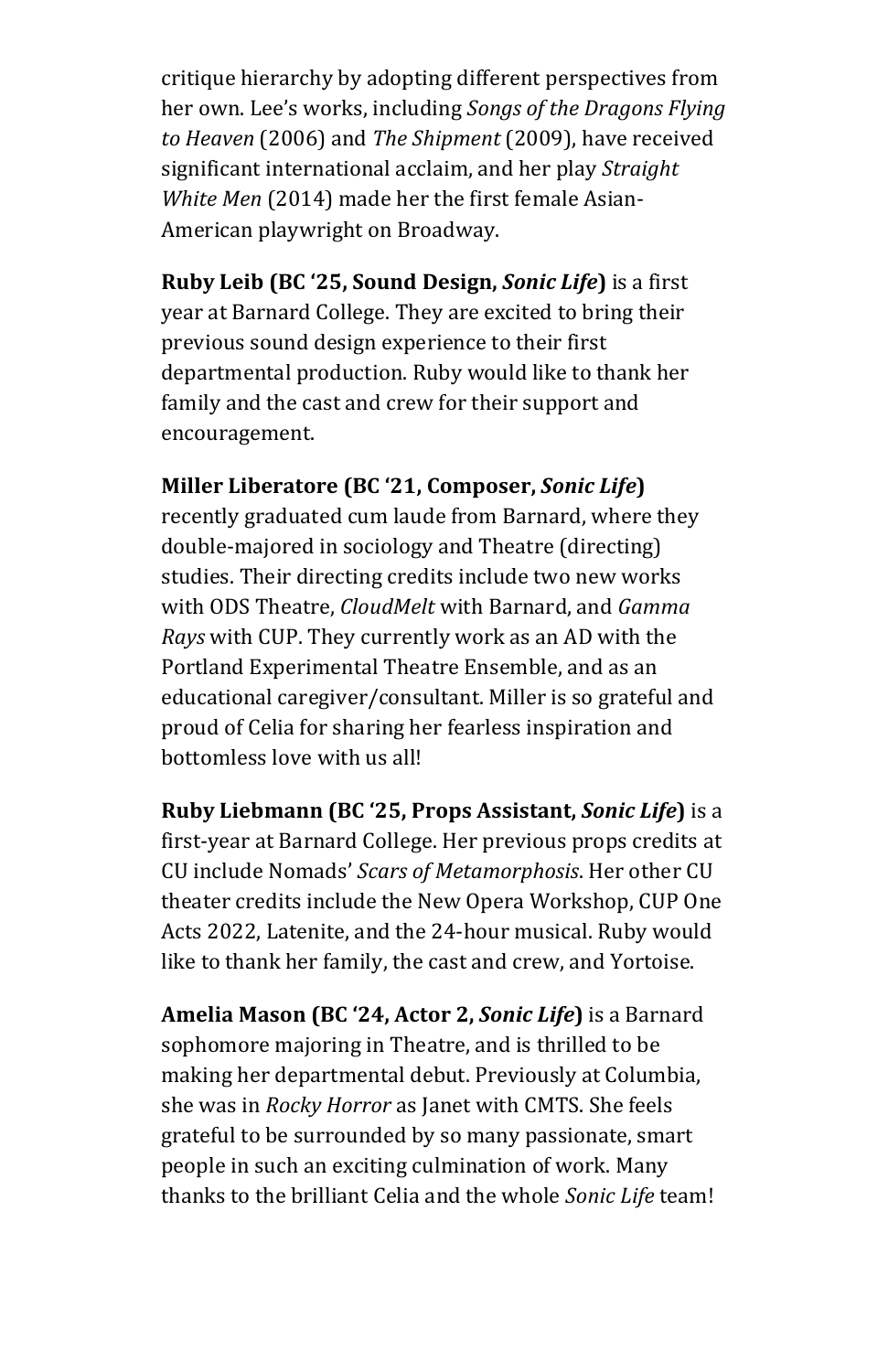**Joe Meyer (CC '23, Jackie 3,** *Jackie***)** is a junior at Columbia College studying sociology. As this is his first play since pre-COVID times, he's very excited to be back on stage in this incredible production. Joe's Columbia theatre experience includes Eugene in *Brighton Beach Memoirs* with 6-Day Theatre, a cast member in the *126th Annual Varsity Show*, and in various productions by Latenite, NOMADS, and CMTS. Joe is also a proud member of Fruit Paunch Improv, and is so happy to be making his Barnard Department debut. Thanks mom and dad!

**Noelle Nafus (BC '24, Costume Design)** is a sophomore Film major at Barnard College. This is her first time costume designing! Noelle would like to thank the wonderful cast and crew for their talent, passion, and dedication.

**Emily Ndiokho (BC '22, Light Board Operator)** is a senior Educational Studies & Sociology major at Barnard College. This is Emily's first departmental credit and she is happy to be trying something new before graduating! The Senior Thesis Festival I marks the end to Emily's career of only doing student Theatre as her past involvements include stage managing *BootyCandy* (BTE), Assistant Producing (*The 125th Annual Varsity Show*), and producing *Legally Blonde* [CMTS], *The Tempest* [KCST], *Sons of Liberty* [BTE], *Hamlet* [Circus Collective x KCST]. She's excited for you to see the work of her wonderful peers!

**Aya Ogawa (Translator,** *Sonic Life***)** is a Brooklyn-based playwright, director, performer, and translator whose work reflects an international viewpoint for exploring cultural identity, displacement, and other facets of the immigrant experience. Their work is that of an artistic ambassador, building bridges across cultures to create meaningful exchange amongst artists, theaters, and audiences, both in the U.S. and Asia. Ogawa has been commissioned to translate numerous Japanese plays into English, including over a dozen plays by Toshiki Okada. Their translations have gone on to be produced in the U.S.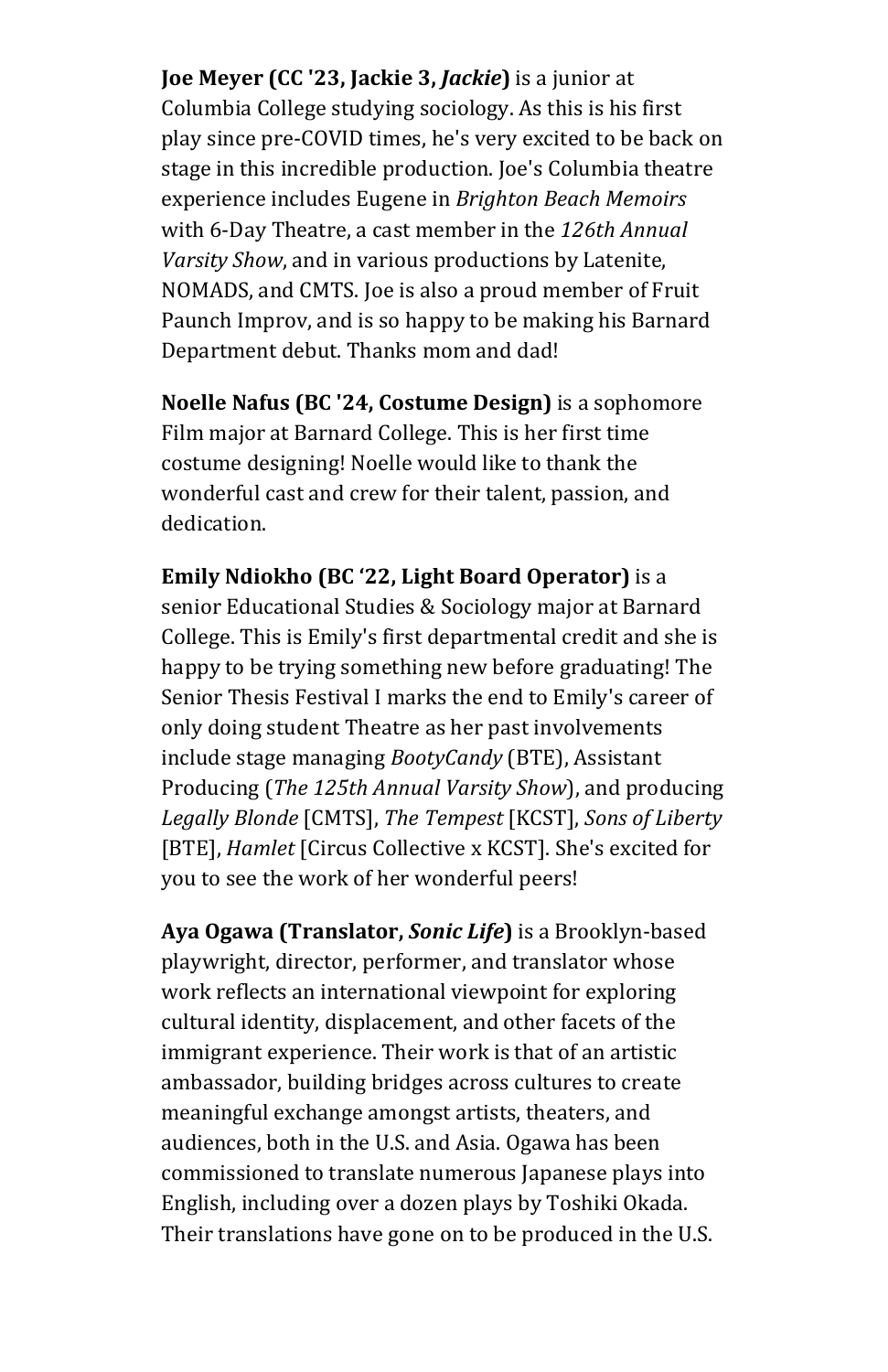and in London. Ogawa's translations of Okada's work have been lauded for their fluid, effortless transposition of idioms into the American colloquial, while maintaining the unique, inarticulate poetry of Okada's language.

**Toshiki Okada (Playwright,** *Sonic Life***)** is a playwright and director born in Yokohama, Japan in 1973. In 1997, he formed the Theatre company chelfitsch, and has since served as its sole writer and director. chelfitsch has attracted attention both in Japan and internationally for their innovative blending of dance, performance art, and contemporary language. The troupe has performed works in more than 90 cities around the world, including in collaboration with major international Theatre festivals, such as the Kunstenfestivaldesarts in Brussels, Belgium. Okada's plays are known for his use of hyper-colloquial Japanese and unique style of gestural, devised choreography. His work draws inspiration from current Japanese society, Japanese avant-garde physical Theatre of the 1960s and 70s, the Brechtian epic, socialist realism, and the work of playwright/director Oriza Hirata. As a member of Japan's "lost generation" (now in their 40s and 50s, those who aged into the workforce during Japan's financial crisis of the 1990s), Okada sheds light on the disconnect between young people and their political reality.

#### **Jamie-Ann Palmer (BC '23, Props Assistant,** *The*

*Appeal***)** is a junior Biology and Theatre double major at Barnard College. Her past departmental credits include performing in *Funnyhouse of a Negro/A Movie Star Has to Star in Black and White, Electra,* and *The Penelopiad*. This is her first time doing a pre-production role for a show and she is happy to help bring the show to life by finding the right props.

**Alex Prezeau (BC '24, Dorothy Wordsworth,** *The Appeal***)** is so excited to be back at the thesis festival, this time as an actor! You may have seen Alex in *Stupid Fucking Bird* (Nina), *Macbeth* (Witch), or reveling in the godlike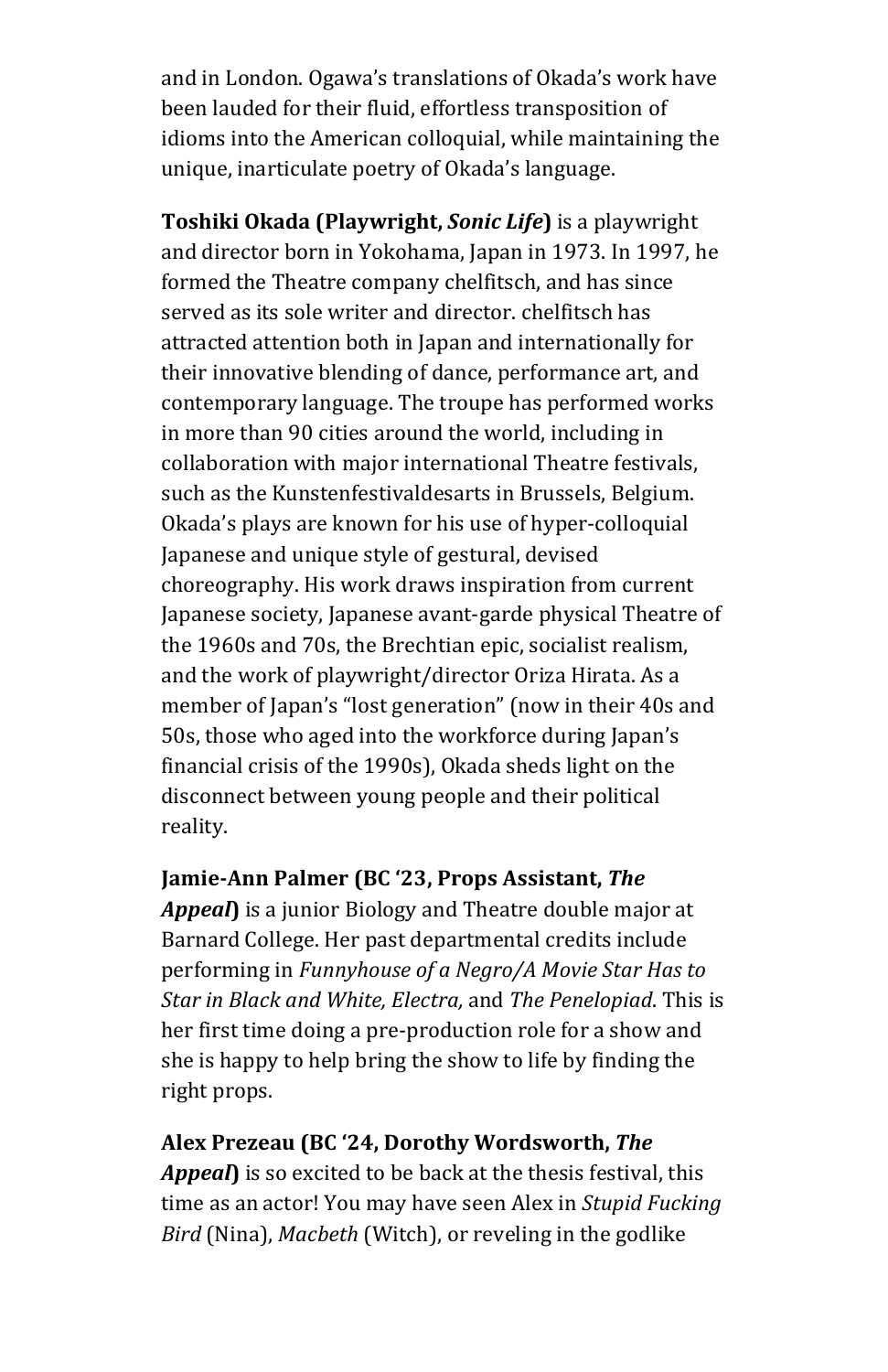power of having a headset while stage managing *CloudMelt* at the 2021 Thesis Festival.

**Kate Purdum (BC '22, Director,** *The Appeal***)** is doublemajoring in Theatre and History. Among other titles, she's a director, dramaturg, designer, and writer. You can find her published works in *Theatre and Performance Design* and *HowlRound*. Though it's bittersweet that her time in this wonderful department is ending, she's grateful to have gotten to collaborate with such talented artists this semester. She'd like to thank her family, her dearest friends, and, of course, Mike, Greg, Sandra, and Alice for making it all happen.

**Alice Reagan (Festival Co-Director, Directing Advisor)** pre-pandemic credits include *No Good Things Dwell in the Flesh* by Christina Masciotti at Yocum Institute in Reading, PA; *Hir* by Taylor Mac at Shakespeare & Company (two Berkshire Theatre Award nominations); *Grounded* by George Brant at Dobama Theatre (Cleveland Critics Circle Superior Production, Superior Direction, and Best Actress); *Elliot, A Soldier's Fugue* by Quiara Alegría Hudes at Profile Theatre in Portland, Oregon; *Jackie* by Elfriede Jelinek at Boom Arts; *Or*, by Liz Duffy Adams at Shakespeare & Company (seven Berkshire Theatre Award nominations including Best Director); *Phaeton (a diggle of a fragment)* by Mac Wellman at Classic Stage Company; *Enter THE NIGHT* by Maria Irene Fornés with Portland Experimental Theatre Ensemble. Alice is Associate Professor of Professional Practice at Barnard, where she founded a commissioning program that brings womenidentified writers and their work to the College. Upcoming: *The Cherry Orchard* with PETE*, Measure for Measure* at Shakespeare & Co. MA, Performance Studies: NYU/Tisch. MFA, Directing: Columbia.

**Rhys Roffey (Props Supervisor)** is a cross-medium transmasculine artist who specializes as a props designer based in New York City. Recent credits include *West Side Story*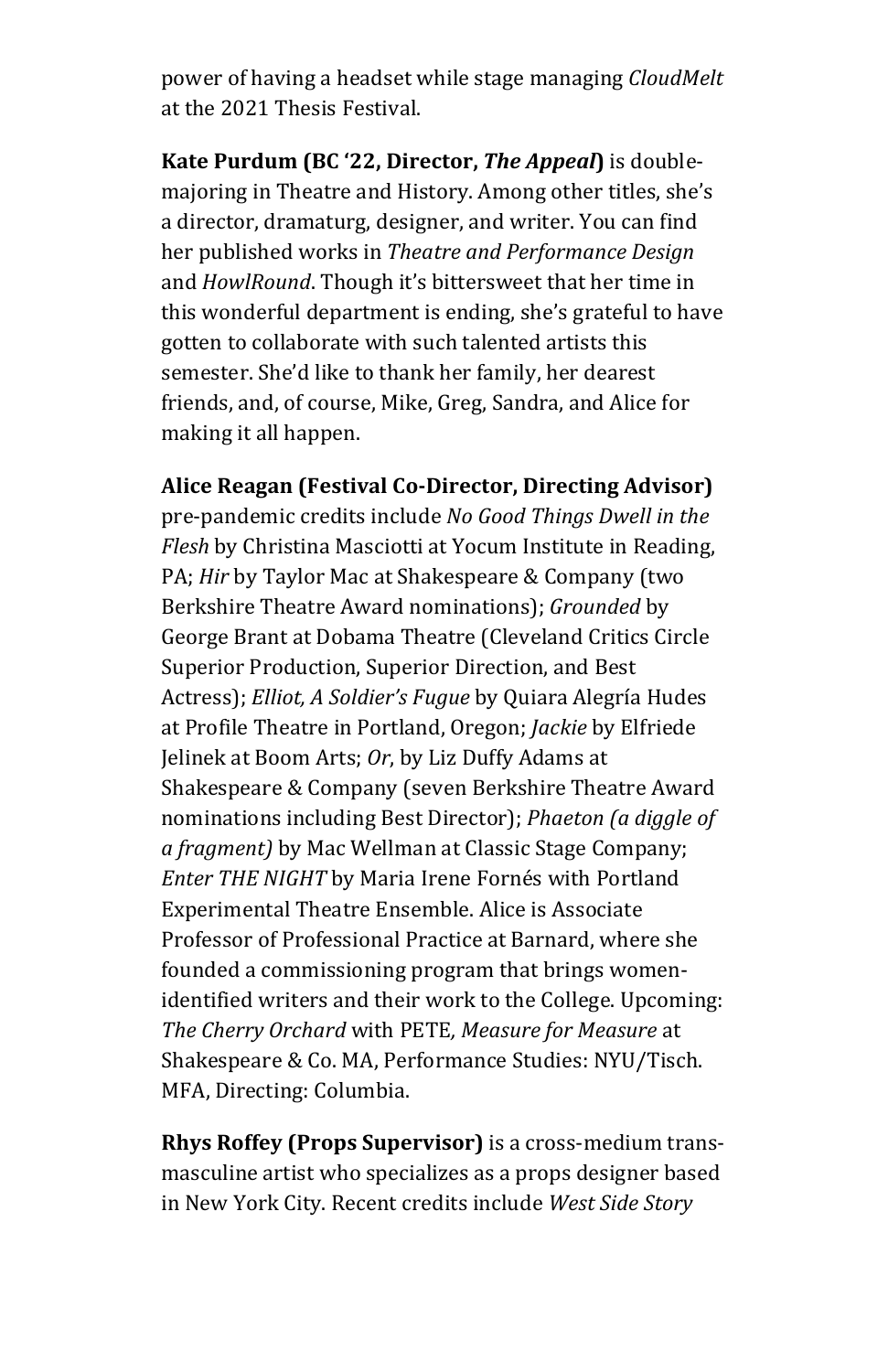(Broadway Theatre), *The Siblings Play* (Rattlestick), and *Wolf Play* (Soho Rep). [www.rhysroffey.com](http://www.rhysroffey.com/)

**Ana Sanchez Medina (CC '25, Actress 2)** is a first-year Computer Science major and Sociology minor at Columbia College. She is super excited to be participating in her first departmental production and is extremely grateful to be working with such an amazing director, cast, and crew. She made her theater debut last semester in CUP's *The Dead*, directed by Celia Krefter.

**Natsumi Sasabe (GS '23, Sound Board Operator)** is a junior Theatre major at the School of General Studies. This is her first time to join a departmental production and she is really excited for this opportunity. Previously, she performed as a dancer/puppeteer/character performer at Walt Disney World in Florida. Her most recent credit includes playing Himiko in a GENseng production of *Tea*  and performing as a featured dancer in a music video Tsuki-no-Uta.

**Eden Segbefia (BC '23, Sound Design,** *The Appeal***)** is a junior at Barnard College studying Women's, Gender, and Sexuality Studies. Their past credits include *The Penelopiad* directed by Alex Haddad, *If You Like Me at My Worst* directed by Jacob Sexton, and *The Linguistic Features of AAVE* directed by Madison Hatchett. They are very grateful for this opportunity and have thoroughly enjoyed working with such an amazing team.

**Alex Sessions (BC '25, Stage Manager,** *Sonic Life***)** is a freshman Astrophysics major at Barnard College. Her departmental credits include a directing class.

**Olivia Sieler (CC '24, Run Crew)** is a sophomore in Columbia College double-majoring in Theatre and History. Though this is her first time working on a department show, she has previously acted for NOMADS and served as Assistant Producer for CUP, Assistant Stage Manager for NOMADS, and Costume Designer for CMTS. She is thrilled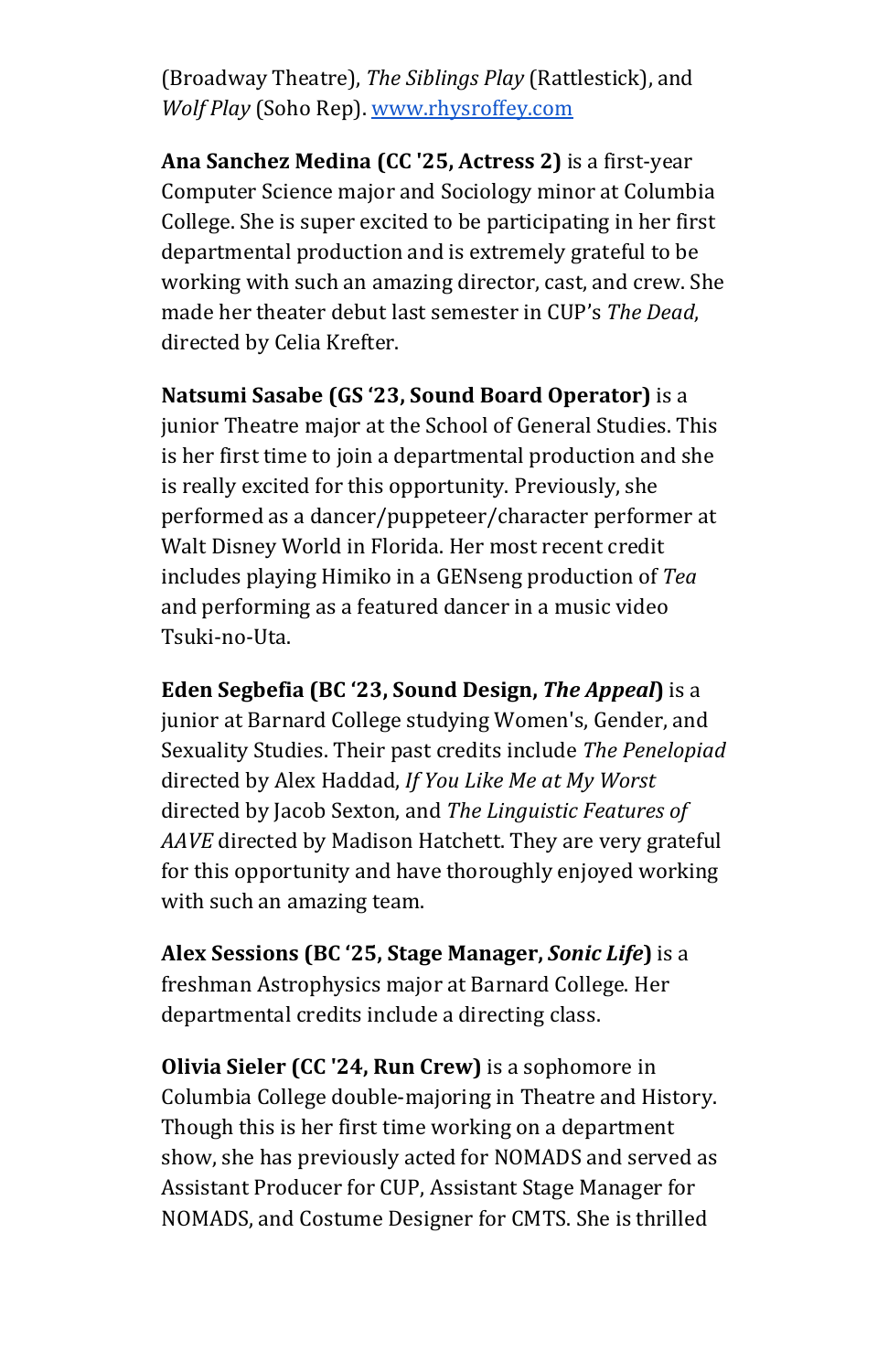to be working with such a talented and passionate team on the 2022 Thesis Festival!

**Mavis Simpson-Ernst (CC '25, Jackie 2,** *Jackie***)** is a freshman at Columbia College and is thrilled to be joining the Columbia theatre community! Some of her past credits include *EVITA* on Broadway, the 25th Anniversary National Tour of *Les Misérables, You're A Good Man, Charlie Brown* at the York Theater and 54 Below*, Broad City* on Comedy Central, *The Americans* on FX, *The Last O.G.* with Tracy Morgan, and the SAG Feature Film, *YES*. Big thanks to Madison, the *Jackie* team, and mom and dad!

**Kristoff Smith (CC '22, Dramaturg,** *Jackie)* is a transmasc artist completing his senior thesis in dramaturgy. His previous credits include: assistant stage-managing *Men on Boats* [Barnard Theatre Department] and *The Carmen Variations* [InTandem Lab]*,* Pentheus in *The Bacchae 2.1*  [KCST]*, Lucky* [NOMADS], and working as a dramaturg, designer, and producer on various CUP productions during his time at Columbia. He would like to extend a special thanks to Kay, Elyse, Angela and Stretch for lending sanity and laughter since day one; and to Hana Worthen for her endless support.

**Christine Song (CC '23, Assistant Stage Manager,**  *Jackie***)** who also goes by Xinting Song, is a junior studying philosophy at Columbia College. Her passion for theater and creative writing drove her to Jackie as her first involvement with the Barnard Theatre Department. She is currently in the process of completing her first poetry

**Helen Wang (SEAS '25, Wardrobe Crew)** is a senior student with a major in Operations Research.

collection.

**Maya T. Weed (CC'22, Set Design,** *Jackie)* is a senior studying Theatre and English. Previous set design on campus includes *When I Consider Everything That Grew*  (NOMADS), *Disco Pigs* (Dept. Thesis Festival), and *The Effect of Gamma Rays on Man-in-the-Moon Marigolds.* Maya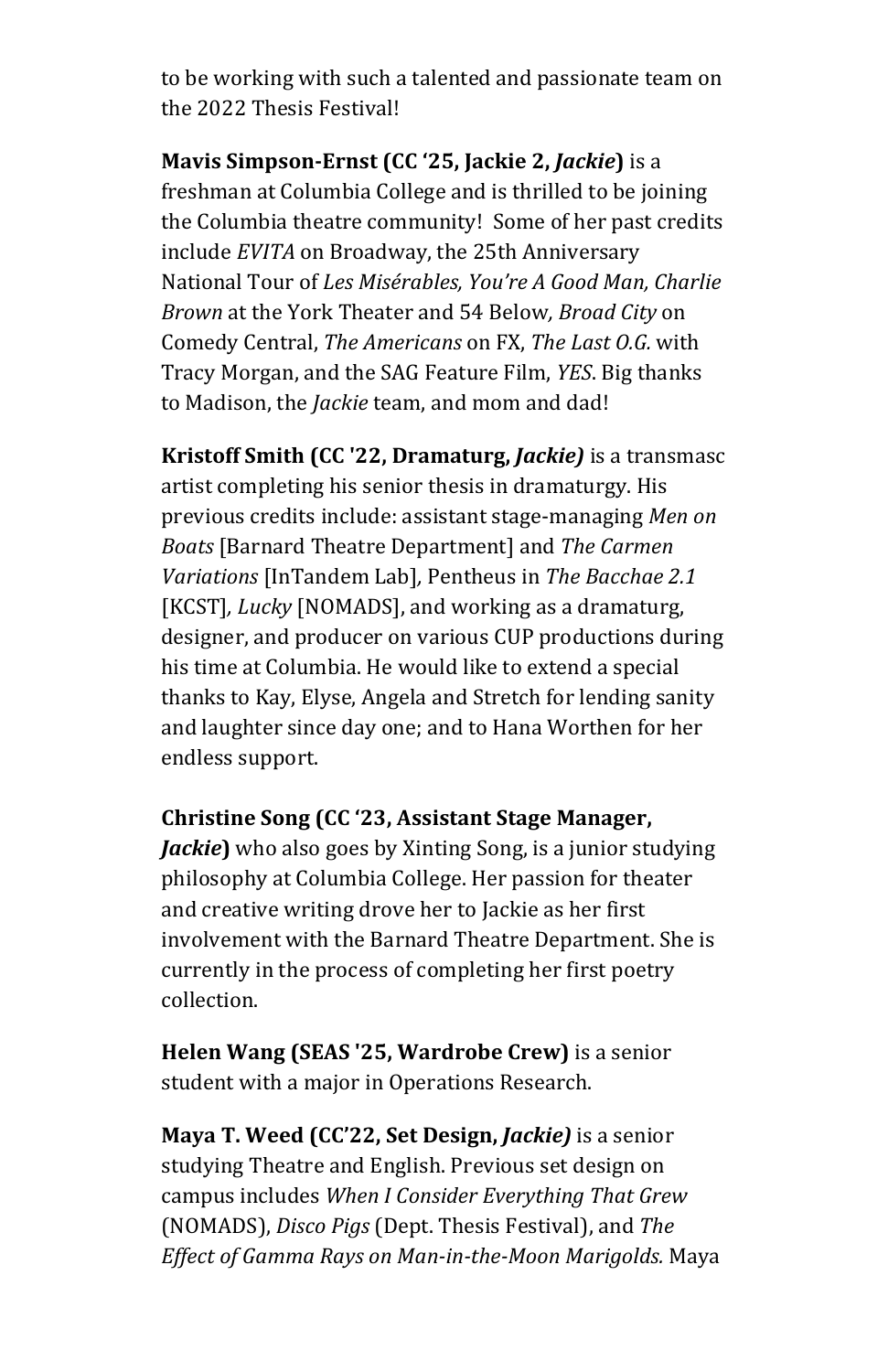completed her thesis in performance last semester, playing Orlando in Sarah Ruhl's adaptation of Virginia Woolf's *Orlando*. She is indescribably thankful for her time richly spent with the Barnard Theatre Department!

**Greg Winkler (Technical Director)** joined the Barnard College Theatre Department in 2007. He teaches Technical Production to Barnard and Columbia students and mentors students working on production crews. He holds an MFA in Technical Design and Production from the Yale School of Drama and a BS in Biology with a minor in Theatre Arts from Fairfield University. Greg is a member of the International Alliance of Theatrical Stage Employees and is certified as an Entertainment Electrician and Theatre Rigger.

**Hana Worthen (Dramaturgy Advisor)** is Associate Professor of Theatre and Performance Studies at Barnard College, Columbia University, a member of the Ph.D. Program in Theatre and Performance, and an affiliate of the Institute for Comparative Literature and Society, both at Columbia University; she serves as an Associate Director of Barnard's Center for Translation Studies as well. Her publications include *Humanism, Drama, and Performance: Unwriting Theatre* (Palgrave, 2020); *Playing Nordic:* The Women of Niskavuori, *Agri/Culture, and Imagining Finland on the Third Reich Stage* (University of Helsinki, 2007), a co-edited anthology *Finland's Holocaust: Silences of History* (Palgrave, 2013), and scholarly articles appearing in major professional journals, such as *Contemporary Theatre Review*, *TDR: The Drama Review*, *Modern Drama*, *Theatre Journal*, *Theatre Topics*, and *East European Jewish Affairs*. Her scholarship takes up the intersection between theatre/performance humanism and critical posthumanism, human/animal rights and interspecies ethics, and transmedia and multiplatform performance; she also works on dramaturgy and translation within the framework of eco-logical creativity.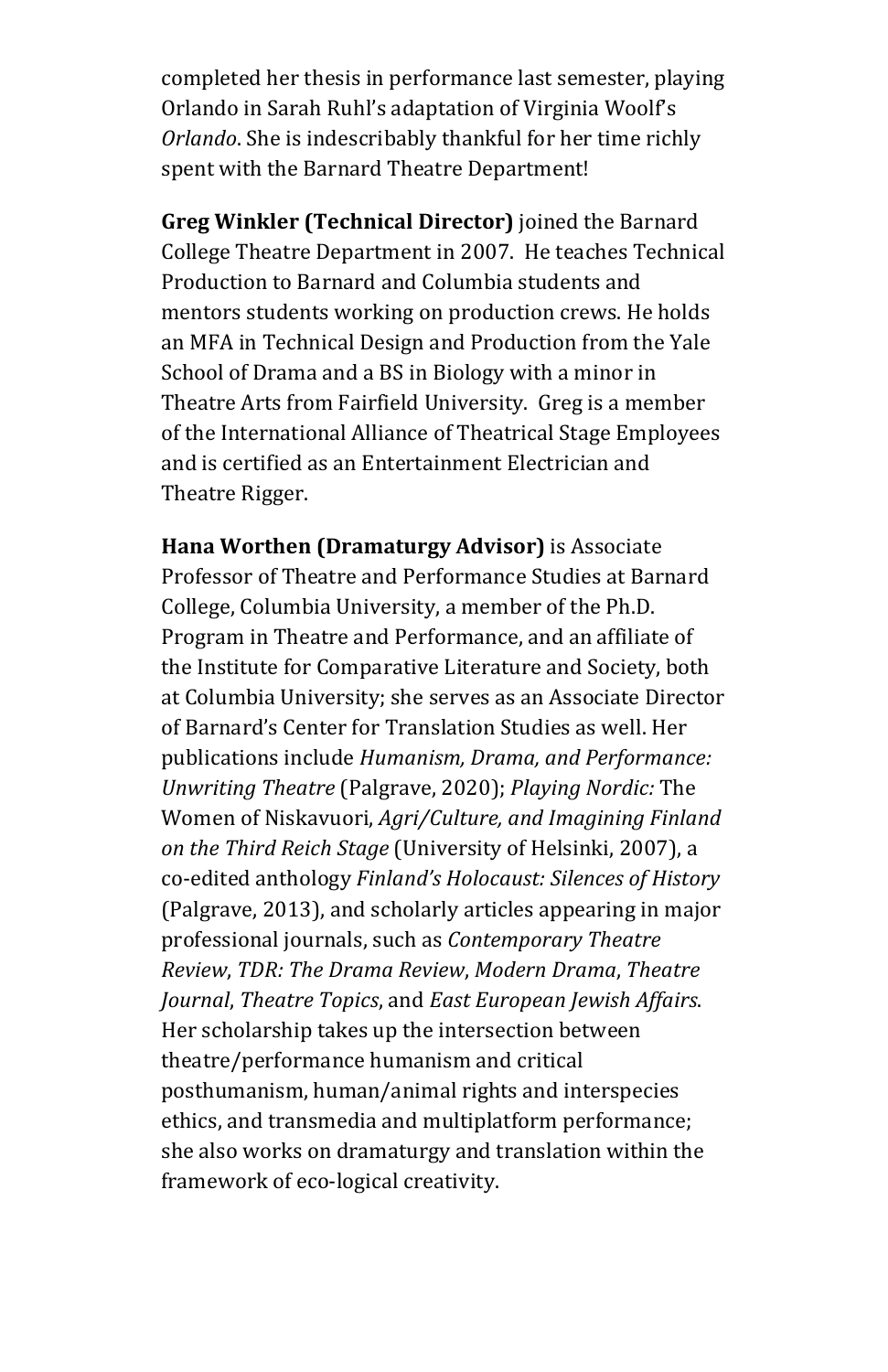**Yortoise (Visiting Artist,** *Sonic Life***)** is a snake plant who, in addition to performing on stage, provided vocals for the soundscape of *Sonic Life* via electromagnetic plant translation. This is their first production with the Theatre department, as well as their stage debut. Yortoise would like to thank Hana Worthen for her scholarship on interspecies performance, and the cast and crew for their warm welcome.

**Jennie Yu (BC '22, Stage Manager,** *The Appeal***)** is a senior at Barnard majoring in History with a concentration in rights, law, and the state and minoring in Sociology. She has worked as a stage manager and producer in the Washington, D.C. metro area and New York City, and she is thrilled to be back with the department for her second and final Thesis Festival this spring! Previous credits include: *The Addams Family* (CMTS), *The 125th Annual Varsity Show*, *Legally Blonde* (CMTS), *Annie* (CMTS), *The Penelopiad* (Barnard Department of Theatre), *The Dead* (CUP), *Hamlet* (Columbia Circus Collective & KCST), and *Bard Overboard* off-Broadway at the SoHo Playhouse (Extra Credit Ensemble). Upcoming: *Circle Mirror Transformation* (Cotuit Center for the Arts). Special thanks to Kate, Mike, and *The Appeal* company—enjoy the show!

**Zekai Zhang (CC '24, Set Design,** *Sonic Life***)** is a sophomore Computer Science & Architecture major at Columbia College. He designed scenery for CU Players's *The Dead* (2021) and is super excited about his first ever departmental production!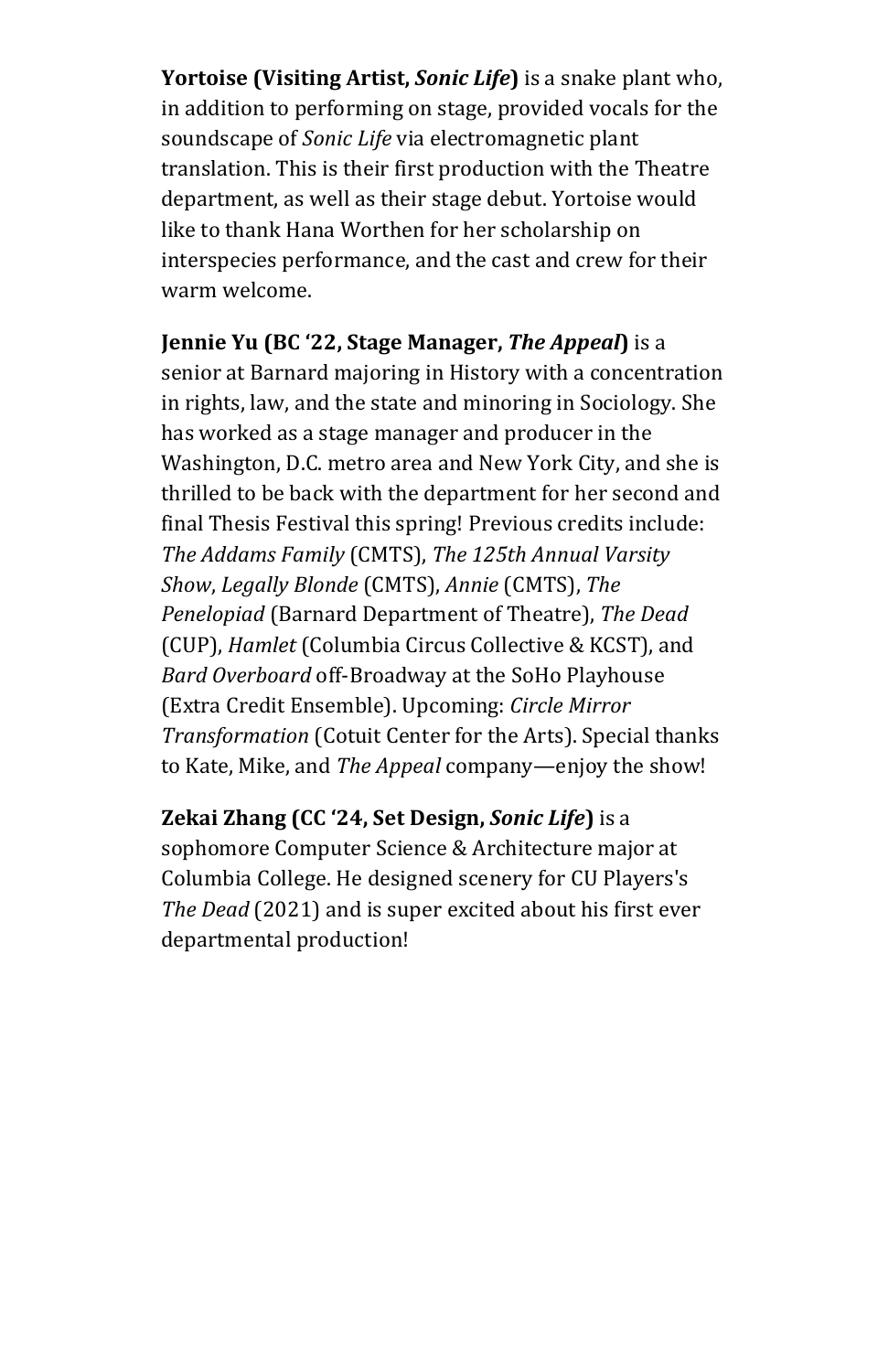# **CIRCULAR DESIGN AND PRODUCTION**

Since 2012, Theatre faculty, staff, and students have been investigating and developing practices to foster circular design and production methods through reuse and careful material choices. Our goal is to create a systemic, trackable, institutional approach to reducing the emissions created in the production of sets, props, and costumes. We aim to transition from a linear model of "take, make, waste" to a circular approach where our physical resources are locally sourced from reclaimed materials wherever possible and are re-purposed at the end of the show. The many constraints we are all accustomed to in theatre - time, money, architectural realities - can fuel the artistic process and shape the work we produce. We believe that environmental impact should be a critical and necessary constraint of the artistic process, one that will make our work stronger and bring it more in tune with the world in which we live.

For this production of *Senior Thesis Festival, Weekend I*, costume materials were 90% reused materials, 10% new; props for the production were 50% purchased used, 10% purchased new and 40% pulled from our stock; scenic materials were 45% from stock materials, 55% purchased new.

#### **Special thanks**

Understudies for *The Appeal*: Tess Inderbitzin, Maya T. Weed